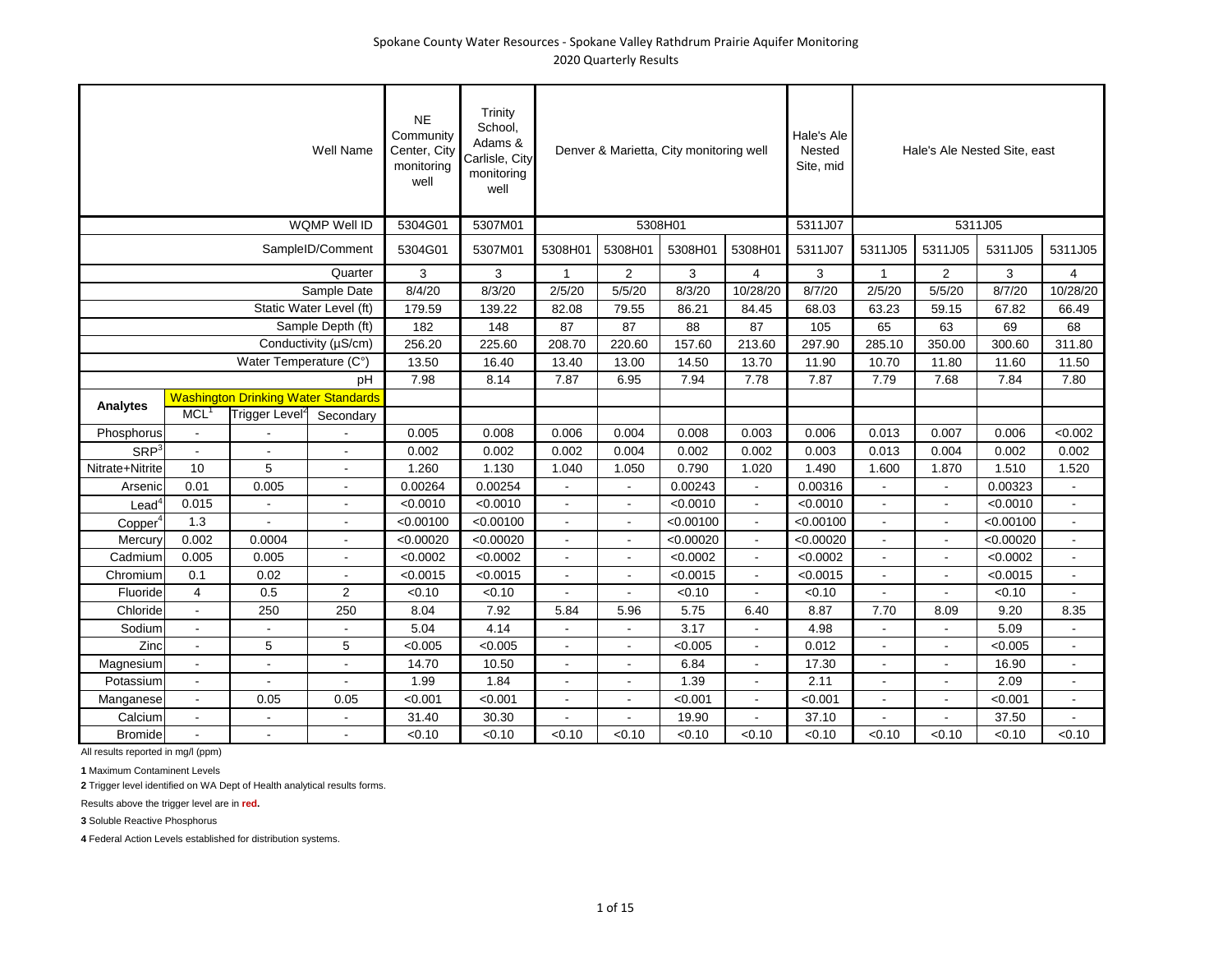|                          |                  |                                            | <b>Well Name</b>        | <b>Felts Field City</b><br>monitoring well |                | Plantes<br>Ferry Park<br>monitoring<br>well | monitoring<br>well<br>Frederick &<br>Bowdish |                |                          |                | monitoring well at SCC |           |                          |                |
|--------------------------|------------------|--------------------------------------------|-------------------------|--------------------------------------------|----------------|---------------------------------------------|----------------------------------------------|----------------|--------------------------|----------------|------------------------|-----------|--------------------------|----------------|
|                          |                  |                                            | WQMP Well ID            | 5312C01                                    |                | 5404A01                                     | 5409C02                                      |                |                          |                | 5310Q01                |           |                          |                |
|                          |                  |                                            | SampleID/Comment        | 5312C01                                    | 5312C01        | 5404A01                                     | 5409C02                                      | 5310Q01        | 5310Q01a                 | 5310Q01        | 5310Q01a               | 5310Q01   | 5310Q01a                 | 5310Q01        |
|                          |                  |                                            | Quarter                 | $\overline{2}$                             | 3              | 3                                           | 3                                            | $\mathbf{1}$   | $\mathbf{1}$             | $\overline{2}$ | $\overline{2}$         | 3         | 3                        | $\overline{4}$ |
|                          |                  |                                            | Sample Date             | 5/5/20                                     | 8/3/20         | 8/7/20                                      | 8/13/20                                      | 2/5/20         | 2/5/20                   | 5/5/20         | 5/5/20                 | 8/3/20    | 8/3/20                   | 10/28/20       |
|                          |                  |                                            | Static Water Level (ft) | 56.34                                      | 63.29          | 48.13                                       | 92.60                                        | 34.95          |                          | 30.79          |                        | 40.05     |                          | 38.38          |
|                          |                  |                                            | Sample Depth (ft)       | 58                                         | 68             | 110                                         | 94                                           | 42             | $\blacksquare$           | 41             | $\blacksquare$         | 41        | $\overline{\phantom{a}}$ | 41             |
|                          |                  |                                            | Conductivity (µS/cm)    | 228.80                                     | $\blacksquare$ | 266.8                                       | 275.90                                       | 191.20         | $\blacksquare$           | 236.6          | $\blacksquare$         | 183.60    | $\overline{\phantom{a}}$ | 185.9          |
|                          |                  | Water Temperature (C°)                     |                         | 14.00                                      |                | 13.40                                       | 11.20                                        | 13.00          | $\overline{a}$           | 13.3           |                        | 14.80     |                          | 13.7           |
|                          |                  |                                            | pH                      | 7.12                                       | $\sim$         | 7.07                                        | 7.75                                         | 8.17           | $\blacksquare$           | 7.72           |                        | 8.31      | $\overline{\phantom{a}}$ | 8.07           |
| <b>Analytes</b>          |                  | <b>Washington Drinking Water Standards</b> |                         |                                            |                |                                             |                                              |                |                          |                |                        |           |                          |                |
|                          | MCL <sup>1</sup> | Trigger Level <sup>2</sup>                 | Secondary               |                                            |                |                                             |                                              |                |                          |                |                        |           |                          |                |
| Phosphorus               | ÷,               |                                            |                         | $\sim$                                     | 0.015          | 0.381                                       | $\overline{\phantom{a}}$                     | 0.005          | 0.005                    | 0.004          | 0.004                  | 0.005     | 0.005                    | 0.003          |
| SRP <sup>3</sup>         | $\overline{a}$   |                                            | ä,                      |                                            | 0.015          | 0.019                                       | ٠                                            | 0.002          | 0.002                    | 0.003          | 0.003                  | 0.004     | 0.003                    | < 0.001        |
| Nitrate+Nitrite          | 10               | 5                                          | $\blacksquare$          |                                            | 0.950          | 0.090                                       |                                              | 0.859          | 0.824                    | 1.050          | 1.020                  | 0.760     | 0.790                    | 0.721          |
| Arsenic                  | 0.01             | 0.005                                      | $\blacksquare$          | 0.00586                                    | 0.00629        | < 0.00100                                   | 0.00830                                      |                | $\overline{a}$           |                |                        | 0.00338   | 0.00345                  | $\blacksquare$ |
| $\text{Lead}^{\text{c}}$ | 0.015            |                                            | $\blacksquare$          | < 0.0010                                   | < 0.0010       | < 0.0010                                    | < 0.0010                                     | $\overline{a}$ |                          |                |                        | < 0.0010  | < 0.0010                 | $\blacksquare$ |
| Copper <sup>4</sup>      | 1.3              |                                            |                         | < 0.00100                                  | < 0.00100      | 0.02590                                     | < 0.00100                                    | ä,             |                          |                |                        | < 0.00100 | < 0.00100                | $\blacksquare$ |
| Mercury                  | 0.002            | 0.0004                                     | $\blacksquare$          | < 0.00020                                  | < 0.00020      | < 0.00020                                   | < 0.00020                                    | L,             |                          |                |                        | < 0.00020 | < 0.00020                | $\blacksquare$ |
| Cadmium                  | 0.005            | 0.005                                      | $\blacksquare$          | < 0.0002                                   | < 0.0002       | < 0.0002                                    | < 0.0002                                     | L,             |                          |                |                        | < 0.0002  | < 0.0002                 | $\blacksquare$ |
| Chromium                 | 0.1              | 0.02                                       | $\blacksquare$          | $\sim$                                     | < 0.0015       | < 0.0015                                    | 0.00215                                      | ä,             | $\overline{\phantom{a}}$ |                |                        | < 0.0015  | < 0.0015                 | $\blacksquare$ |
| Fluoride                 | $\overline{4}$   | 0.5                                        | 2                       |                                            | < 0.10         | 0.27                                        |                                              |                |                          |                |                        | < 0.10    | < 0.10                   |                |
| Chloride                 | $\blacksquare$   | 250                                        | 250                     | $\sim$                                     | 3.60           | 1.92                                        | $\overline{a}$                               | 4.97           | 4.98                     | 6.28           | 6.29                   | 5.70      | 5.60                     | 4.60           |
| Sodium                   | $\overline{a}$   |                                            | $\overline{a}$          |                                            | 3.42           | 11.00                                       | 4.24                                         |                | $\overline{\phantom{a}}$ |                |                        | 3.08      | 3.13                     |                |
| Zinc                     | $\blacksquare$   | 5                                          | 5                       | < 0.005                                    | < 0.005        | 0.132                                       | < 0.005                                      | $\mathbf{r}$   | $\blacksquare$           | $\overline{a}$ |                        | < 0.005   | < 0.005                  | $\blacksquare$ |
| Magnesium                | $\blacksquare$   |                                            | ÷.                      | $\sim$                                     | 6.60           | 14.60                                       | 14.60                                        | $\overline{a}$ | ÷                        | $\overline{a}$ |                        | 8.08      | 8.08                     | $\blacksquare$ |
| Potassium                | $\overline{a}$   |                                            |                         |                                            | 1.41           | 5.65                                        | 1.95                                         |                |                          |                |                        | 1.51      | 1.52                     |                |
| Manganese                | $\omega$         | 0.05                                       | 0.05                    | $\mathbf{r}$                               | < 0.001        | 0.329                                       | 0.123                                        | $\overline{a}$ | $\overline{a}$           | $\blacksquare$ |                        | 0.022     | 0.020                    | $\Delta$       |
| Calcium                  | $\sim$           | $\overline{a}$                             | $\blacksquare$          | $\sim$                                     | 24.40          | 25.40                                       | 37.00                                        |                |                          |                |                        | 24.60     | 24.40                    |                |
| <b>Bromide</b>           | $\overline{a}$   |                                            | ÷.                      |                                            | < 0.10         | < 0.10                                      |                                              | < 0.10         | < 0.10                   | < 0.10         | < 0.10                 | < 0.10    | < 0.10                   | < 0.10         |

**1** Maximum Contaminent Levels

**2** Trigger level identified on WA Dept of Health analytical results forms.

Results above the trigger level are in **red.**

**3** Soluble Reactive Phosphorus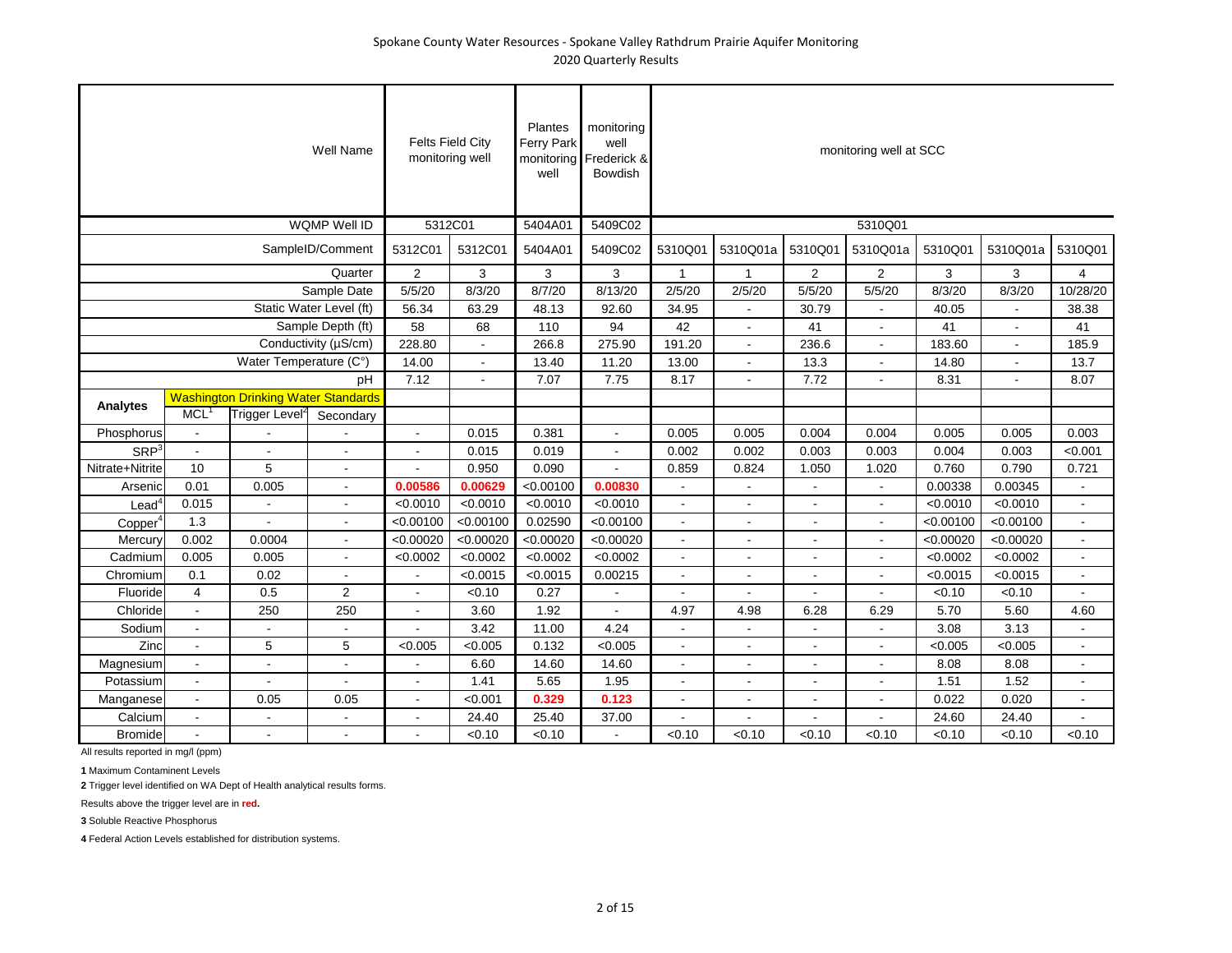|                     |                  |                                            | <b>Well Name</b>         | monitoring<br>well at SCC |                |                          | Olive & Fiske monitoring well |                |                |                | Third & Havana Nested Site, east |                | Third &<br>Havana<br>Nested<br>Site, mid |
|---------------------|------------------|--------------------------------------------|--------------------------|---------------------------|----------------|--------------------------|-------------------------------|----------------|----------------|----------------|----------------------------------|----------------|------------------------------------------|
|                     |                  |                                            | <b>WQMP Well ID</b>      | 5310Q01                   |                |                          | 5315L01                       |                |                |                | 5322A01                          |                | 5322A03                                  |
|                     |                  |                                            | SampleID/Comment         | 5310Q01a                  | 5315L01        | 5315L01                  | 5315L01                       | 5315L01        | 5322A01        | 5322A01        | 5322A01                          | 5322A01        | 5322A03                                  |
|                     |                  |                                            | Quarter                  | $\overline{4}$            | $\mathbf{1}$   | 2                        | 3                             | $\overline{4}$ | $\mathbf{1}$   | $\overline{2}$ | 3                                | $\overline{4}$ | 3                                        |
|                     |                  |                                            | Sample Date              | 10/28/20                  | 2/5/20         | 5/5/20                   | 8/3/20                        | 10/28/20       | 2/5/20         | 5/5/20         | 8/3/20                           | 10/28/20       | 8/3/20                                   |
|                     |                  |                                            | Static Water Level (ft)  |                           | 65.51          | 61.87                    | 69.69                         | 68.29          | 48.19          | 44.44          | 52.37                            | 50.90          | 52.51                                    |
|                     |                  |                                            | Sample Depth (ft)        |                           | 69             | 68                       | 71                            | 70             | 49             | 47             | 54                               | 52             | 90                                       |
|                     |                  |                                            | Conductivity (µS/cm)     | $\blacksquare$            | 237.40         | 267.30                   | 209.00                        | 218.60         | 273.60         | 327.90         | 343.10                           | 267.70         | 246.70                                   |
|                     |                  | Water Temperature (C°)                     |                          |                           | 12.60          | 14.00                    | 14.90                         | 13.20          | 12.50          | 14.00          | 15.40                            | 13.00          | 14.60                                    |
|                     |                  |                                            | pH                       |                           | 8.09           | 7.77                     | 7.93                          | 7.90           | 8.30           | 7.61           | 7.85                             | 7.62           | 7.93                                     |
|                     |                  | <b>Washington Drinking Water Standards</b> |                          |                           |                |                          |                               |                |                |                |                                  |                |                                          |
| Analytes            | MCL <sup>1</sup> | Trigger Level <sup>2</sup>                 | Secondary                |                           |                |                          |                               |                |                |                |                                  |                |                                          |
| Phosphorus          | $\blacksquare$   |                                            |                          | 0.003                     | 0.007          | 0.005                    | 0.009                         | 0.004          | 0.009          | 0.009          | 0.007                            | 0.007          | 0.008                                    |
| SRP <sup>3</sup>    | $\blacksquare$   |                                            | $\blacksquare$           | < 0.001                   | 0.004          | 0.003                    | 0.004                         | 0.004          | 0.009          | 0.009          | 0.006                            | 0.006          | 0.006                                    |
| Nitrate+Nitrite     | 10               | 5                                          | $\blacksquare$           | 0.702                     | 1.110          | 1.210                    | 0.970                         | 0.913          | 1.590          | 1.850          | 1.410                            | 1.300          | 1.500                                    |
| Arsenic             | 0.01             | 0.005                                      | $\blacksquare$           |                           | $\blacksquare$ |                          | 0.00245                       |                | $\blacksquare$ |                | 0.00260                          | $\blacksquare$ | 0.00276                                  |
| $\textsf{lead}^4$   | 0.015            |                                            | $\overline{a}$           |                           | $\overline{a}$ | ÷                        | < 0.0010                      |                | ÷              | ÷              | < 0.0010                         | $\overline{a}$ | < 0.0010                                 |
| Copper <sup>4</sup> | 1.3              |                                            | $\blacksquare$           |                           | $\blacksquare$ | $\overline{\phantom{a}}$ | < 0.00100                     | $\blacksquare$ | $\blacksquare$ | ä,             | < 0.00100                        | $\overline{a}$ | < 0.00100                                |
| Mercury             | 0.002            | 0.0004                                     | $\blacksquare$           |                           | $\blacksquare$ | $\overline{\phantom{a}}$ | < 0.00020                     | $\blacksquare$ | $\blacksquare$ |                | < 0.00020                        | $\overline{a}$ | < 0.00020                                |
| Cadmium             | 0.005            | 0.005                                      | ÷                        | ÷                         | $\blacksquare$ | ÷                        | < 0.0002                      | $\overline{a}$ | $\blacksquare$ | ÷              | < 0.0002                         | $\overline{a}$ | < 0.0002                                 |
| Chromium            | 0.1              | 0.02                                       |                          |                           | $\blacksquare$ | $\overline{\phantom{a}}$ | < 0.0015                      | $\blacksquare$ | $\blacksquare$ | ä,             | < 0.0015                         | $\blacksquare$ | < 0.0015                                 |
| Fluoride            | $\overline{4}$   | 0.5                                        | 2                        |                           |                |                          | < 0.10                        |                |                |                | < 0.10                           |                | < 0.10                                   |
| Chloride            | $\blacksquare$   | 250                                        | 250                      | 4.61                      | 9.89           | 9.46                     | 7.50                          | 5.91           | 14.40          | 17.50          | 8.75                             | 9.45           | 9.24                                     |
| Sodium              | $\sim$           |                                            |                          |                           | $\overline{a}$ |                          | 3.36                          |                | $\overline{a}$ |                | 4.83                             |                | 5.07                                     |
| Zinc                | $\sim$           | 5                                          | 5                        | $\overline{\phantom{a}}$  | $\blacksquare$ | $\overline{\phantom{a}}$ | < 0.005                       | $\overline{a}$ | $\blacksquare$ |                | < 0.005                          |                | < 0.005                                  |
| Magnesium           | $\blacksquare$   | $\overline{a}$                             | $\overline{\phantom{a}}$ | $\overline{\phantom{a}}$  | $\overline{a}$ | ÷                        | 9.60                          | $\blacksquare$ | $\blacksquare$ | L.             | 11.20                            | ÷.             | 11.00                                    |
| Potassium           | $\overline{a}$   |                                            | $\overline{a}$           | ÷                         | $\overline{a}$ | ÷.                       | 1.65                          | ÷              | $\overline{a}$ | ٠              | 1.97                             |                | 1.93                                     |
| Manganese           | $\mathbf{r}$     | 0.05                                       | 0.05                     | $\overline{\phantom{a}}$  | $\blacksquare$ | $\overline{\phantom{a}}$ | < 0.001                       | $\blacksquare$ | $\blacksquare$ | ä,             | < 0.001                          | $\overline{a}$ | < 0.001                                  |
| Calcium             | $\blacksquare$   |                                            | $\overline{a}$           |                           |                |                          | 28.10                         |                |                |                | 34.10                            |                | 33.60                                    |
| <b>Bromide</b>      |                  |                                            | $\overline{a}$           | < 0.10                    | < 0.10         | < 0.10                   | < 0.10                        | < 0.10         | < 0.10         | < 0.10         | < 0.10                           | < 0.10         | < 0.10                                   |

All results reported in mg/l (ppm)

**1** Maximum Contaminent Levels

**2** Trigger level identified on WA Dept of Health analytical results forms.

Results above the trigger level are in **red.**

**3** Soluble Reactive Phosphorus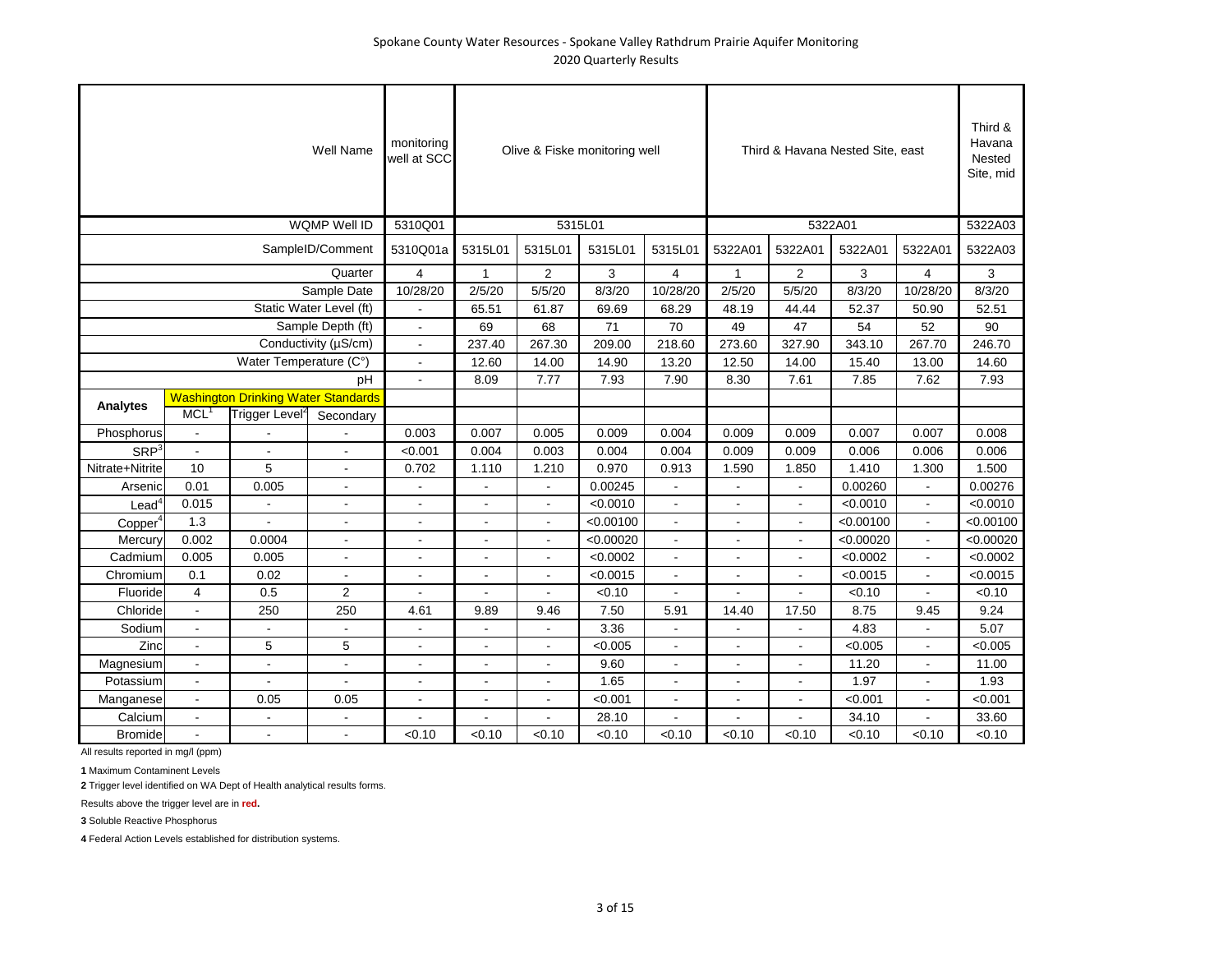|                     |                    |                                            | Well Name                |                | 6th & Havana monitoring well<br>$(MW-2)$ |           | 6th & Havanal<br>monitoring<br>well (MW-2) |                          |                | CITY of SPOKANE-Ray |                | CITY of<br>SPOKANE-<br>Nevada |              | Sullivan Road and<br>Krispy Kreme,<br>monitoring well |
|---------------------|--------------------|--------------------------------------------|--------------------------|----------------|------------------------------------------|-----------|--------------------------------------------|--------------------------|----------------|---------------------|----------------|-------------------------------|--------------|-------------------------------------------------------|
|                     |                    |                                            | <b>WQMP Well ID</b>      |                | 5323E01                                  |           | 5323E01                                    |                          |                | 5322F01             |                | 5308A02                       |              | 5411R06                                               |
|                     |                    |                                            | SampleID/Comment         | 5323E01        | 5323E01                                  | 5323E01   | 5323E01                                    | 5322F01                  | 5322F01        | 5322F01             | 5322F01        | 5308A02                       | 5411R06      | 5411R06                                               |
|                     |                    |                                            | Quarter                  | $\mathbf{1}$   | $\overline{2}$                           | 3         | $\overline{4}$                             | $\mathbf{1}$             | $\overline{2}$ | 3                   | $\overline{4}$ | 3                             | $\mathbf{1}$ | $\overline{2}$                                        |
|                     |                    |                                            | Sample Date              | 2/5/20         | 5/5/20                                   | 8/3/20    | 10/28/20                                   | 1/21/20                  | 4/21/20        | 7/28/20             | 10/27/20       | 7/28/20                       | 2/4/20       | 5/5/20                                                |
|                     |                    |                                            | Static Water Level (ft)  | 48.84          | 45.11                                    | 52.94     | 51.49                                      |                          |                |                     |                |                               | 46.05        | 42.24                                                 |
|                     |                    |                                            | Sample Depth (ft)        | 50             | 46                                       | 54        | 53                                         |                          |                |                     |                |                               | 47           | 44                                                    |
|                     |                    |                                            | Conductivity (µS/cm)     | 358.00         | 364.10                                   | 350.00    | 376.80                                     | 440.30                   | 432.00         | 376.90              | 440.60         | 179.90                        | 222.20       | 83.10                                                 |
|                     |                    | Water Temperature (C°)                     |                          | 12.20          | 13.30                                    | 15.30     | 13.1                                       | 11.80                    | 11.90          | 12.10               | 11.70          | 17.30                         | 10.10        | 10.90                                                 |
|                     |                    |                                            | pH                       | 7.97           | 7.53                                     | 7.54      | 7.52                                       | 8.60                     | 8.33           | 7.98                | 8.10           | 8.22                          | 8.29         | 8.09                                                  |
| Analytes            |                    | <b>Washington Drinking Water Standards</b> |                          |                |                                          |           |                                            |                          |                |                     |                |                               |              |                                                       |
|                     | $MCL$ <sup>1</sup> | Trigger Level <sup>2</sup>                 | Secondary                |                |                                          |           |                                            |                          |                |                     |                |                               |              |                                                       |
| Phosphorus          | $\sim$             |                                            |                          | 0.011          | 0.015                                    | 0.012     | 0.014                                      | 0.021                    | 0.022          | 0.016               | 0.020          | 0.004                         | 0.006        | 0.007                                                 |
| SRP <sup>3</sup>    | $\sim$             |                                            | $\overline{\phantom{a}}$ | 0.011          | 0.015                                    | 0.011     | 0.010                                      | 0.020                    | 0.018          | 0.015               | 0.018          | 0.003                         | 0.003        | 0.006                                                 |
| Nitrate+Nitrite     | 10                 | 5                                          | $\sim$                   | 2.510          | 2.250                                    | 2.570     | 2.380                                      | 3.900                    | 3.430          | 2.960               | 3.140          | 0.850                         | 0.819        | 0.080                                                 |
| Arsenic             | 0.01               | 0.005                                      | $\blacksquare$           |                |                                          | 0.00359   |                                            |                          |                | 0.00385             | $\blacksquare$ | 0.00275                       |              | $\blacksquare$                                        |
| Lead                | 0.015              |                                            | $\blacksquare$           | $\blacksquare$ |                                          | < 0.0010  | $\blacksquare$                             | $\overline{\phantom{a}}$ | $\blacksquare$ | < 0.0010            | $\blacksquare$ | < 0.0010                      |              | $\blacksquare$                                        |
| Copper <sup>4</sup> | 1.3                |                                            | $\blacksquare$           | $\blacksquare$ |                                          | < 0.00100 | $\sim$                                     | $\overline{\phantom{a}}$ | $\blacksquare$ | 0.00850             | $\sim$         | 0.00190                       | $\sim$       | $\sim$                                                |
| Mercury             | 0.002              | 0.0004                                     | $\blacksquare$           | $\blacksquare$ |                                          | < 0.00020 | ÷.                                         | $\sim$                   | $\blacksquare$ | < 0.00020           | $\blacksquare$ | < 0.00020                     |              | $\blacksquare$                                        |
| Cadmium             | 0.005              | 0.005                                      | $\blacksquare$           | $\blacksquare$ |                                          | < 0.0002  | $\blacksquare$                             |                          | $\blacksquare$ | < 0.0002            | $\sim$         | < 0.0002                      |              | $\blacksquare$                                        |
| Chromium            | 0.1                | 0.02                                       |                          | $\blacksquare$ |                                          | < 0.0015  | $\blacksquare$                             |                          | $\blacksquare$ | < 0.0015            | $\sim$         | < 0.0015                      |              | $\blacksquare$                                        |
| Fluoride            | 4                  | 0.5                                        | 2                        |                |                                          | < 0.10    |                                            |                          |                | < 0.10              |                | < 0.10                        |              |                                                       |
| Chloride            | $\blacksquare$     | 250                                        | 250                      | 16.20          | 13.10                                    | 17.00     | 15.80                                      | 25.80                    | 23.60          | 19.20               | 24.10          | 4.95                          | 2.69         | 2.44                                                  |
| Sodium              | $\blacksquare$     |                                            |                          |                |                                          | 8.10      |                                            |                          |                | 9.78                |                | 3.07                          |              |                                                       |
| Zinc                | $\sim$             | 5                                          | 5                        |                |                                          | < 0.005   | ä,                                         |                          |                | < 0.005             | $\blacksquare$ | < 0.005                       |              | $\blacksquare$                                        |
| Magnesium           | $\sim$             |                                            | $\blacksquare$           | $\blacksquare$ |                                          | 16.50     | $\blacksquare$                             | $\blacksquare$           | $\blacksquare$ | 16.80               | $\sim$         | 7.75                          |              | $\blacksquare$                                        |
| Potassium           | $\blacksquare$     |                                            |                          | $\blacksquare$ |                                          | 2.72      | $\blacksquare$                             | $\blacksquare$           | $\blacksquare$ | 2.83                | $\blacksquare$ | 1.41                          |              | $\blacksquare$                                        |
| Manganese           | $\sim$             | 0.05                                       | 0.05                     | $\blacksquare$ |                                          | < 0.001   | $\sim$                                     | $\overline{\phantom{a}}$ | $\blacksquare$ | < 0.001             | $\sim$         | < 0.001                       |              | $\blacksquare$                                        |
| Calcium             | $\blacksquare$     |                                            |                          |                |                                          | 48.80     |                                            |                          |                | 53.50               |                | 23.90                         |              |                                                       |
| <b>Bromide</b>      |                    |                                            |                          | < 0.10         | < 0.10                                   | < 0.10    | < 0.10                                     | < 0.10                   | < 0.10         | < 0.10              | < 0.10         | < 0.10                        | < 0.10       | < 0.10                                                |

All results reported in mg/l (ppm)

**1** Maximum Contaminent Levels

**2** Trigger level identified on WA Dept of Health analytical results forms.

Results above the trigger level are in **red.**

**3** Soluble Reactive Phosphorus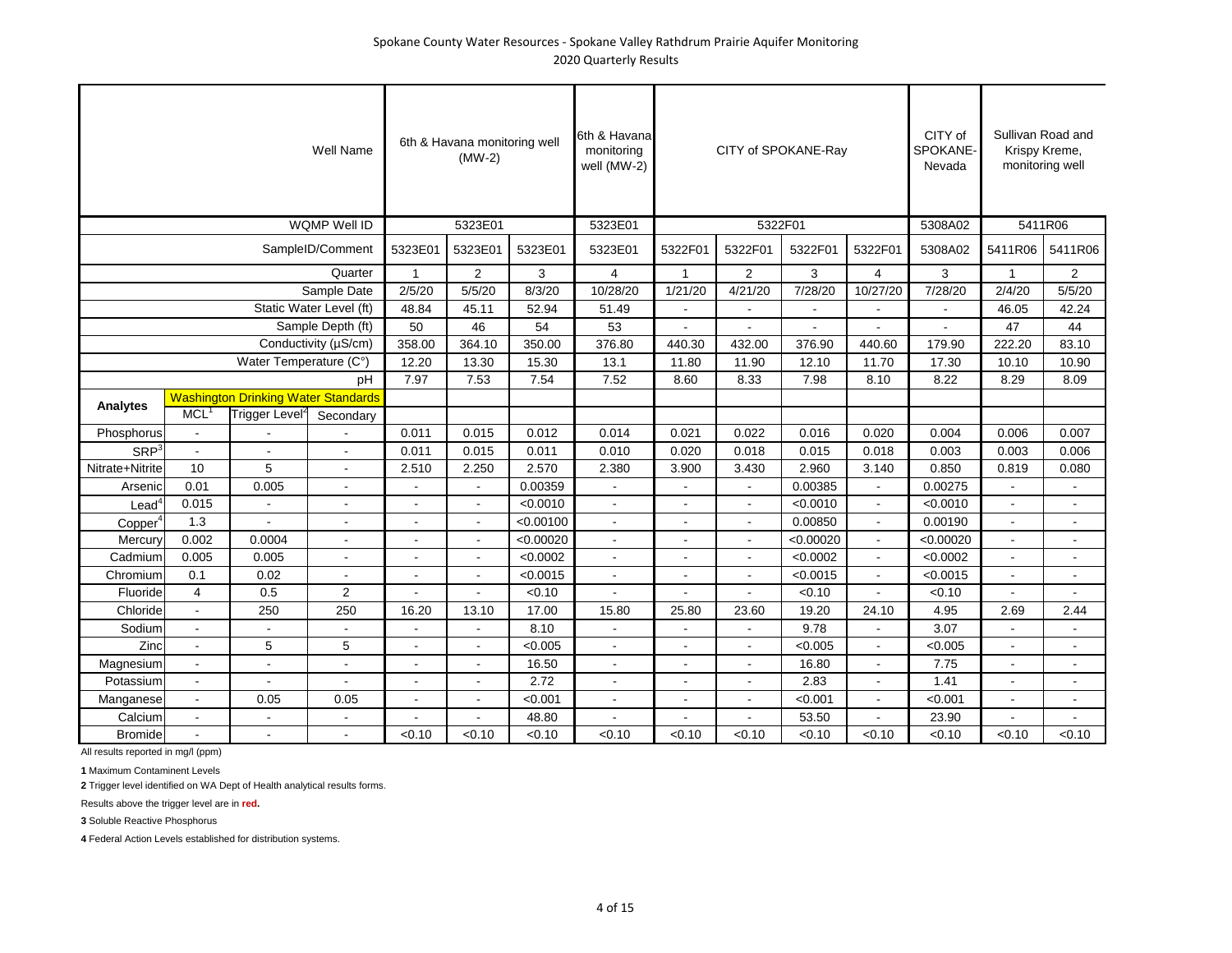|                         |                  |                                            | Well Name                | Sullivan Road and<br>Krispy Kreme,<br>monitoring well |                          | Mission & Barker<br>monitoring well at<br>CID <sub>4</sub> |           | I.E. COLD<br><b>STORAGE</b> |                          |                          | Trent & Barker Road, monitoring well |                | <b>Barker Road</b><br>north of river.<br>monitoring<br>well |
|-------------------------|------------------|--------------------------------------------|--------------------------|-------------------------------------------------------|--------------------------|------------------------------------------------------------|-----------|-----------------------------|--------------------------|--------------------------|--------------------------------------|----------------|-------------------------------------------------------------|
|                         |                  |                                            | <b>WQMP Well ID</b>      | 5411R06                                               |                          | 5517D05                                                    |           | 5213B01                     |                          |                          | 5505D01                              |                | 5507H01                                                     |
|                         |                  |                                            | SampleID/Comment         | 5411R06                                               | 5411R06                  | 5517D05                                                    | 5517D05   | 5213B01                     | 5505D01                  | 5505D01                  | 5505D01                              | 5505D01        | 5507H01                                                     |
|                         |                  |                                            | Quarter                  | 3                                                     | $\overline{4}$           | $\overline{2}$                                             | 3         | 3                           | $\mathbf{1}$             | $\overline{2}$           | 3                                    | $\overline{4}$ | $\overline{2}$                                              |
|                         |                  |                                            | Sample Date              | 8/7/20                                                | 10/29/20                 | 5/7/20                                                     | 8/6/20    | 7/28/20                     | 2/4/20                   | 5/7/20                   | 8/6/20                               | 10/29/20       | 5/7/20                                                      |
|                         |                  |                                            | Static Water Level (ft)  | 51.67                                                 | 49.96                    | 79.96                                                      | 85.91     |                             | 91.89                    | 88.68                    | 94.02                                | 92.72          | 43.10                                                       |
|                         |                  |                                            | Sample Depth (ft)        | 53                                                    | 51                       | 85                                                         | 87        |                             | 93                       | 90                       | 95                                   | 94             | 45                                                          |
|                         |                  |                                            | Conductivity (µS/cm)     | 220.20                                                | 259.50                   | 112.50                                                     | 89.10     | 36.10                       | 359.20                   | 413.10                   | 346.90                               | 365.90         | 98.10                                                       |
|                         |                  | Water Temperature (C°)                     |                          | 11.90                                                 | 12.00                    | 14.70                                                      | 13.20     | 12.20                       | 10.60                    | 11.30                    | 11.80                                | 12.70          | 9.00                                                        |
|                         |                  |                                            | рH                       | 7.95                                                  | 7.52                     | 7.51                                                       | 7.75      | 7.82                        | 8.03                     | 7.83                     | 7.92                                 | 7.58           | 7.50                                                        |
|                         |                  | <b>Washington Drinking Water Standards</b> |                          |                                                       |                          |                                                            |           |                             |                          |                          |                                      |                |                                                             |
| Analytes                | MCL <sup>1</sup> | Trigger Level <sup>2</sup>                 | Secondary                |                                                       |                          |                                                            |           |                             |                          |                          |                                      |                |                                                             |
| Phosphorus              | $\blacksquare$   |                                            |                          | 0.006                                                 | 0.005                    |                                                            | 0.006     | 0.008                       | 0.010                    | 0.014                    | 0.011                                | 0.011          |                                                             |
| <b>SRP</b> <sup>3</sup> | $\blacksquare$   |                                            | $\blacksquare$           | 0.002                                                 | 0.004                    |                                                            | 0.003     | 0.007                       | 0.009                    | 0.010                    | 0.010                                | 0.010          |                                                             |
| Nitrate+Nitrite         | 10               | 5                                          | $\overline{a}$           | 0.950                                                 | 1.110                    |                                                            | 0.370     | 2.030                       | 3.020                    | 3.680                    | 3.440                                | 3.130          |                                                             |
| Arsenic                 | 0.01             | 0.005                                      | $\overline{\phantom{a}}$ | 0.00231                                               | $\blacksquare$           | < 0.00100                                                  | < 0.00100 | 0.00240                     |                          | $\blacksquare$           | 0.00527                              |                | < 0.00100                                                   |
| $\textsf{lead}^4$       | 0.015            |                                            |                          | < 0.0010                                              | $\overline{a}$           | < 0.0010                                                   | < 0.0010  | < 0.0010                    | ÷.                       | $\overline{a}$           | < 0.0010                             | $\overline{a}$ | < 0.0010                                                    |
| Copper <sup>4</sup>     | 1.3              |                                            | $\overline{a}$           | < 0.00100                                             | $\blacksquare$           | < 0.00100                                                  | < 0.00100 | 0.00250                     | $\overline{a}$           | $\overline{\phantom{a}}$ | < 0.00100                            | $\sim$         | < 0.00100                                                   |
| Mercury                 | 0.002            | 0.0004                                     | $\blacksquare$           | < 0.00020                                             | $\blacksquare$           | < 0.00020                                                  | < 0.00020 | < 0.00020                   | $\overline{\phantom{a}}$ | $\overline{\phantom{a}}$ | < 0.00020                            |                | < 0.00020                                                   |
| Cadmium                 | 0.005            | 0.005                                      | $\overline{a}$           | < 0.0002                                              | $\overline{a}$           | < 0.0002                                                   | < 0.0002  | < 0.0002                    | ÷.                       | $\overline{a}$           | < 0.0002                             | $\overline{a}$ | < 0.0002                                                    |
| Chromium                | 0.1              | 0.02                                       | $\overline{a}$           | < 0.0015                                              | $\overline{a}$           |                                                            | < 0.0015  | < 0.0015                    |                          | $\overline{\phantom{a}}$ | < 0.0015                             |                |                                                             |
| Fluoride                | 4                | 0.5                                        | 2                        | < 0.10                                                |                          |                                                            | < 0.10    | < 0.10                      |                          |                          | < 0.10                               |                |                                                             |
| Chloride                | $\blacksquare$   | 250                                        | 250                      | 3.34                                                  | 3.03                     |                                                            | 2.46      | 32.00                       | 6.64                     | 7.52                     | 7.52                                 | 7.45           |                                                             |
| Sodium                  |                  |                                            |                          | 3.03                                                  |                          |                                                            | 2.33      | 10.70                       |                          | ÷                        | 6.33                                 |                |                                                             |
| Zinc                    | $\overline{a}$   | 5                                          | 5                        | < 0.005                                               | $\overline{a}$           | 0.014                                                      | < 0.005   | < 0.005                     |                          | ÷.                       | < 0.005                              |                | 0.008                                                       |
| Magnesium               | $\blacksquare$   | $\overline{a}$                             | $\overline{\phantom{a}}$ | 13.50                                                 | $\overline{\phantom{a}}$ |                                                            | 3.82      | 13.80                       | $\overline{a}$           | $\overline{a}$           | 14.60                                | $\blacksquare$ |                                                             |
| Potassium               | $\overline{a}$   |                                            |                          | 1.67                                                  | ÷.                       |                                                            | 0.98      | 2.66                        |                          | $\overline{a}$           | 2.44                                 | ÷              |                                                             |
| Manganese               | $\overline{a}$   | 0.05                                       | 0.05                     | < 0.001                                               | $\overline{a}$           | ÷                                                          | < 0.001   | < 0.001                     |                          | ÷                        | < 0.001                              | $\overline{a}$ | ÷                                                           |
| Calcium                 | $\overline{a}$   |                                            |                          | 29.40                                                 |                          |                                                            | 11.20     | 42.40                       |                          |                          | 50.30                                |                |                                                             |
| <b>Bromide</b>          |                  |                                            |                          | < 0.10                                                | < 0.10                   |                                                            | < 0.10    | < 0.10                      | < 0.10                   | < 0.10                   | < 0.10                               | < 0.10         |                                                             |

All results reported in mg/l (ppm)

**1** Maximum Contaminent Levels

**2** Trigger level identified on WA Dept of Health analytical results forms.

Results above the trigger level are in **red.**

**3** Soluble Reactive Phosphorus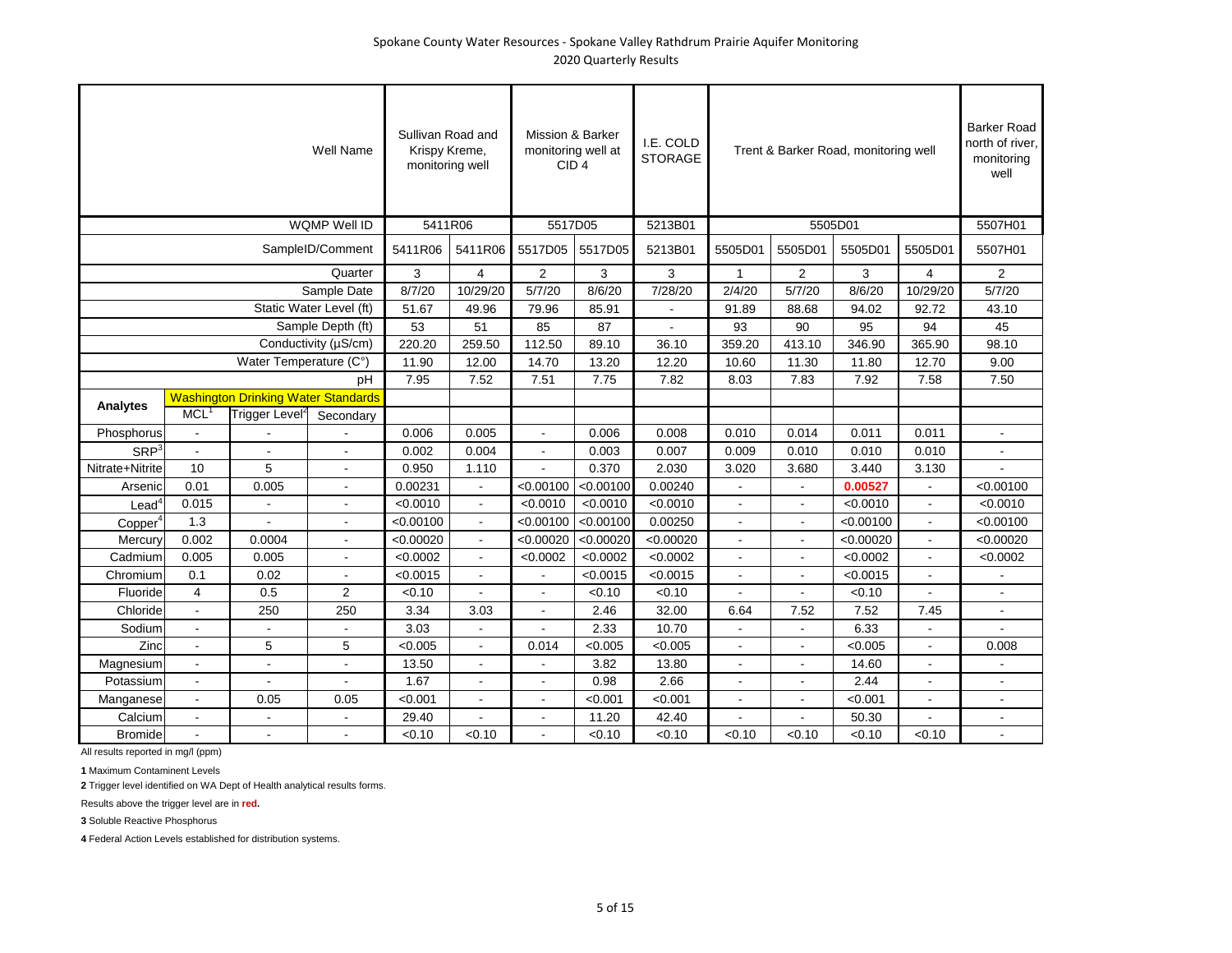|                     |                  |                                            | Well Name               |                | <b>Barker Road Centennial</b><br>Trail North, monitoring well |                          |                | VERA WATER & POWER, New Well 4 |                |              |                | E. SPOKANE WTR DIST, Site 1 |                |
|---------------------|------------------|--------------------------------------------|-------------------------|----------------|---------------------------------------------------------------|--------------------------|----------------|--------------------------------|----------------|--------------|----------------|-----------------------------|----------------|
|                     |                  |                                            | <b>WQMP Well ID</b>     |                | 5508M01                                                       |                          |                | 5426L03                        |                |              |                | 5324G01                     |                |
|                     |                  |                                            | SampleID/Comment        | 5508M01        | 5508M01                                                       | 5426L03                  | 5426L03        | 5426L03                        | 5426L03        | 5324G01      | 5324G01        | 5324G01                     | 5324G01        |
|                     |                  |                                            | Quarter                 | 2              | 3                                                             | $\mathbf{1}$             | $\overline{2}$ | 3                              | $\overline{4}$ | $\mathbf{1}$ | $\overline{2}$ | 3                           | $\overline{4}$ |
|                     |                  |                                            | Sample Date             | 5/7/20         | 8/6/20                                                        | 1/21/20                  | 4/21/20        | 7/28/20                        | 10/27/20       | 1/21/20      | 4/21/20        | 7/28/20                     | 10/29/20       |
|                     |                  |                                            | Static Water Level (ft) | 62.02          | 68.34                                                         |                          |                |                                |                |              |                |                             |                |
|                     |                  |                                            | Sample Depth (ft)       | 64             | 70                                                            |                          |                |                                |                |              |                |                             |                |
|                     |                  |                                            | Conductivity (µS/cm)    | 62.80          | 56.3                                                          | 352.30                   | 389.10         | 385.00                         | 423.00         | 421.40       | 462.00         | 433.80                      | 451.40         |
|                     |                  | Water Temperature (C°)                     |                         | 8.90           | 18.80                                                         | 10.60                    | 11.10          | 10.07                          | 10.90          | 10.80        | 11.30          | 11.30                       | 11.10          |
|                     |                  |                                            | pH                      | 7.46           | 7.34                                                          | 7.94                     | 7.97           | 7.55                           | 7.70           | 7.84         | 8.03           | 7.65                        | 7.37           |
|                     |                  | <b>Washington Drinking Water Standards</b> |                         |                |                                                               |                          |                |                                |                |              |                |                             |                |
| Analytes            | MCL <sup>1</sup> | Trigger Level <sup>2</sup>                 | Secondary               |                |                                                               |                          |                |                                |                |              |                |                             |                |
| Phosphorus          | $\blacksquare$   |                                            |                         | $\blacksquare$ | 0.010                                                         | 0.008                    | 0.009          | 0.007                          | 0.007          | 0.020        | 0.018          | 0.018                       | 0.019          |
| SRP <sup>3</sup>    | $\sim$           |                                            | $\sim$                  |                | 0.009                                                         | 0.008                    | 0.008          | 0.006                          | 0.007          | 0.019        | 0.018          | 0.017                       | 0.019          |
| Nitrate+Nitrite     | 10               | 5                                          |                         |                | 0.280                                                         | 2.690                    | 2.580          | 2.980                          | 2.850          | 3.490        | 3.510          | 3.560                       | 2.960          |
| Arsenic             | 0.01             | 0.005                                      |                         | < 0.00100      | < 0.00100                                                     |                          | $\blacksquare$ | 0.00418                        |                |              |                | 0.00477                     |                |
| $\text{Lead}^4$     | 0.015            |                                            |                         | < 0.0010       | < 0.0010                                                      | $\overline{\phantom{a}}$ | $\blacksquare$ | < 0.0010                       |                |              |                | < 0.0010                    |                |
| Copper <sup>4</sup> | 1.3              |                                            |                         | < 0.00100      | < 0.00100                                                     | $\overline{\phantom{a}}$ | ÷.             | < 0.00100                      |                |              | $\overline{a}$ | 0.00220                     |                |
| Mercury             | 0.002            | 0.0004                                     | $\sim$                  | < 0.00020      | < 0.00020                                                     | $\overline{a}$           | $\overline{a}$ | < 0.00020                      | $\overline{a}$ |              | $\overline{a}$ | < 0.00020                   | $\overline{a}$ |
| Cadmium             | 0.005            | 0.005                                      | $\sim$                  | < 0.0002       | < 0.0002                                                      | $\overline{a}$           | $\overline{a}$ | < 0.0002                       |                |              | $\overline{a}$ | < 0.0002                    | $\overline{a}$ |
| Chromium            | 0.1              | 0.02                                       | $\overline{a}$          |                | < 0.0015                                                      | $\overline{a}$           | ÷.             | < 0.0015                       |                |              | ÷              | < 0.0015                    | $\overline{a}$ |
| Fluoride            | $\overline{4}$   | 0.5                                        | $\overline{2}$          |                | < 0.10                                                        |                          |                | < 0.10                         |                |              |                | < 0.10                      |                |
| Chloride            | $\mathbf{r}$     | 250                                        | 250                     | $\overline{a}$ | 1.90                                                          | 11.70                    | 12.30          | 11.70                          | 12.70          | 19.50        | 22.10          | 19.70                       | 20.00          |
| Sodium              |                  |                                            |                         |                | 2.63                                                          |                          |                | 8.70                           |                |              |                | 10.60                       |                |
| Zinc                | $\overline{a}$   | 5                                          | 5                       | 0.028          | 0.022                                                         |                          |                | 0.006                          |                |              |                | 0.006                       | ÷              |
| Magnesium           |                  | ÷                                          | $\overline{a}$          |                | 1.82                                                          |                          |                | 15.70                          |                |              |                | 19.30                       | $\sim$         |
| Potassium           |                  |                                            |                         |                | 0.90                                                          |                          |                | 3.11                           |                |              |                | 3.25                        |                |
| Manganese           |                  | 0.05                                       | 0.05                    |                | < 0.001                                                       |                          |                | < 0.001                        |                |              |                | < 0.001                     |                |
| Calcium             |                  |                                            |                         |                | 6.20                                                          |                          |                | 55.80                          |                |              |                | 59.10                       |                |
| <b>Bromide</b>      |                  |                                            |                         |                | < 0.10                                                        | < 0.10                   | < 0.10         | < 0.10                         | < 0.10         | < 0.10       | < 0.10         | < 0.10                      | < 0.10         |

**1** Maximum Contaminent Levels

**2** Trigger level identified on WA Dept of Health analytical results forms.

Results above the trigger level are in **red.**

**3** Soluble Reactive Phosphorus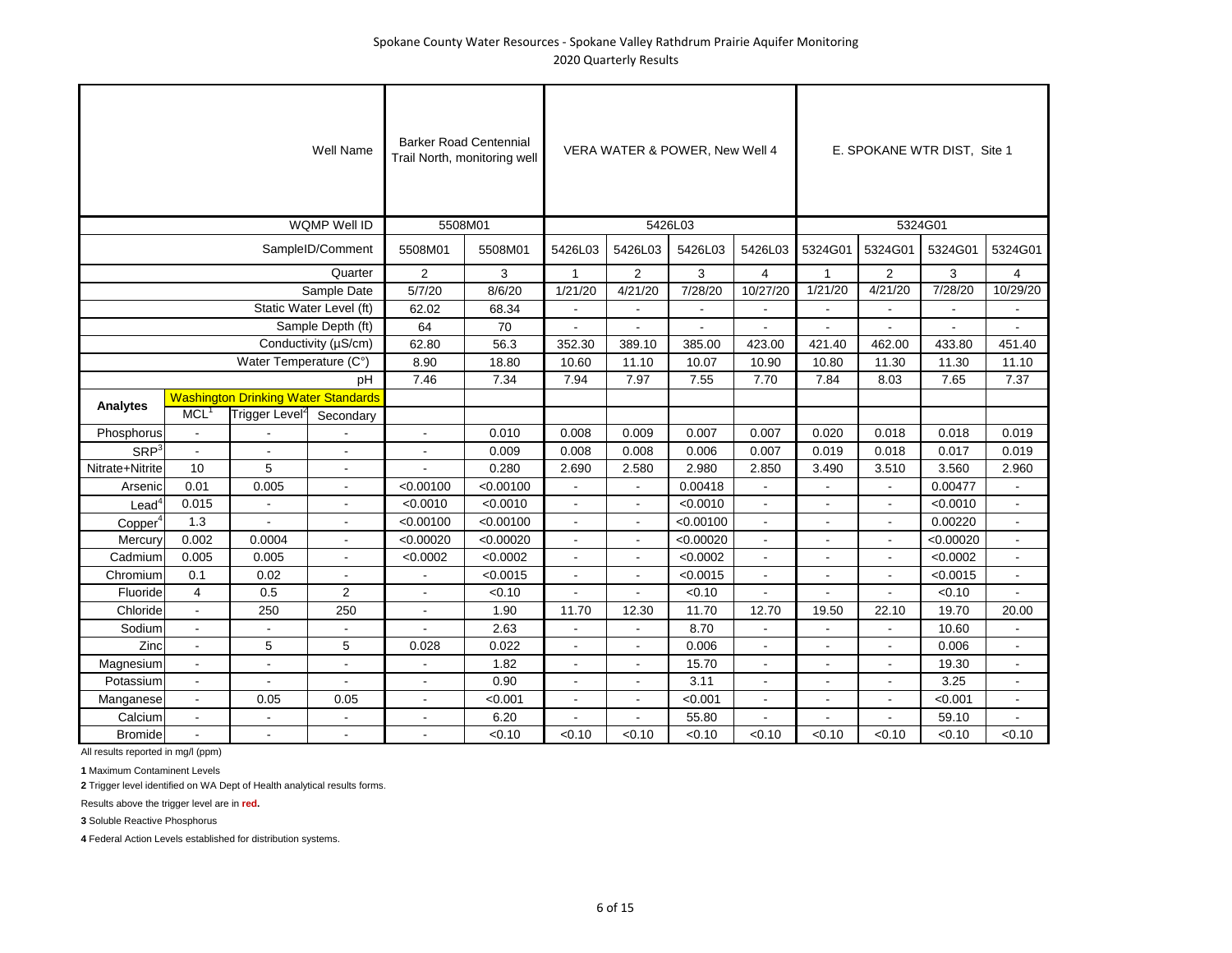|                     |                  |                                            | Well Name               |                |                |           | Euclid & Barker monitoring well at CID5 |           |                |                | <b>MODERN</b><br><b>ELECT</b><br>WATER,<br>Site 6 | <b>MODERN</b><br><b>ELECT</b><br>WATER,<br>Site 11 |                | <b>New Balfour Park</b><br>monitoring well |
|---------------------|------------------|--------------------------------------------|-------------------------|----------------|----------------|-----------|-----------------------------------------|-----------|----------------|----------------|---------------------------------------------------|----------------------------------------------------|----------------|--------------------------------------------|
|                     |                  |                                            | WQMP Well ID            |                |                |           | 5507A04                                 |           |                |                | 5408N01                                           | 5415E03                                            |                | 5417R02                                    |
|                     |                  |                                            | SampleID/Comment        | 5507A04        | 5507A04a       | 5507A04   | 5507A04a                                | 5507A04   | 5507A04        | 5507A04a       | 5408N01                                           | 5415E03                                            | 5417R02        | 5417R02                                    |
|                     |                  |                                            | Quarter                 | $\mathbf{1}$   | $\mathbf{1}$   | 2         | 2                                       | 3         | $\overline{4}$ | $\overline{4}$ | 3                                                 | 3                                                  | $\mathbf{1}$   | $\overline{2}$                             |
|                     |                  |                                            | Sample Date             | 2/4/20         | 2/4/20         | 5/7/20    | 5/7/20                                  | 8/6/20    | 10/29/20       | 10/29/20       | 7/28/20                                           | 7/28/20                                            | 2/5/20         | 5/7/20                                     |
|                     |                  |                                            | Static Water Level (ft) | 68.80          |                | 65.46     |                                         | 71.34     | 69.92          |                |                                                   |                                                    | 70.31          | 66.82                                      |
|                     |                  |                                            | Sample Depth (ft)       | 71             |                | 70        |                                         | 73        | 71             |                |                                                   |                                                    | 72             | 68                                         |
|                     |                  |                                            | Conductivity (µS/cm)    | 337.80         | $\blacksquare$ | 378.80    | $\sim$                                  | 316.30    | 335.40         |                | 229.30                                            | 198.30                                             | 206.60         | 211.30                                     |
|                     |                  | Water Temperature (C°)                     |                         | 9.80           |                | 10.40     | $\sim$                                  | 11.10     | 11.70          |                | 11.90                                             | 11.70                                              | 13.10          | 13.90                                      |
|                     |                  |                                            | pH                      | 8.00           |                | 7.85      | $\sim$                                  | 7.43      | 7.50           |                | 7.89                                              | 7.98                                               | 8.19           | 7.85                                       |
|                     |                  | <b>Washington Drinking Water Standards</b> |                         |                |                |           |                                         |           |                |                |                                                   |                                                    |                |                                            |
| Analytes            | MCL <sup>1</sup> | Trigger Level <sup>2</sup>                 | Secondary               |                |                |           |                                         |           |                |                |                                                   |                                                    |                |                                            |
| Phosphorus          | $\blacksquare$   |                                            |                         | 0.003          | 0.004          | 0.005     | 0.005                                   | 0.006     | < 0.002        | < 0.002        | 0.003                                             | 0.003                                              | 0.008          | 0.007                                      |
| SRP <sup>3</sup>    | $\blacksquare$   |                                            |                         | < 0.001        | < 0.001        | < 0.001   | < 0.001                                 | < 0.001   | < 0.001        | < 0.001        | 0.003                                             | 0.003                                              | 0.007          | 0.006                                      |
| Nitrate+Nitrite     | 10               | 5                                          |                         | 1.440          | 1.410          | 1.800     | 1.790                                   | 1.610     | 1.490          | 1.470          | 1.320                                             | 1.080                                              | 1.130          | 1.010                                      |
| Arsenic             | 0.01             | 0.005                                      |                         |                |                | 0.00199   | 0.00199                                 | 0.00202   |                |                | 0.00298                                           | 0.00347                                            |                |                                            |
| Lead                | 0.015            |                                            |                         |                |                | < 0.0010  | < 0.0010                                | < 0.0010  |                |                | < 0.0010                                          | < 0.0010                                           |                |                                            |
| Copper <sup>4</sup> | 1.3              |                                            |                         |                |                | < 0.00100 | < 0.00100                               | < 0.00100 | $\blacksquare$ |                | < 0.00100                                         | < 0.00100                                          | $\blacksquare$ |                                            |
| Mercury             | 0.002            | 0.0004                                     |                         |                |                | < 0.00020 | < 0.00020                               | < 0.00020 |                |                | < 0.00020                                         | < 0.00020                                          | $\blacksquare$ |                                            |
| Cadmium             | 0.005            | 0.005                                      |                         |                |                | < 0.0002  | < 0.0002                                | < 0.0002  |                |                | < 0.0002                                          | < 0.0002                                           | $\blacksquare$ |                                            |
| Chromium            | 0.1              | 0.02                                       |                         |                |                |           |                                         | < 0.0015  |                |                | < 0.0015                                          | < 0.0015                                           |                |                                            |
| Fluoride            | $\overline{4}$   | 0.5                                        | $\overline{2}$          |                |                |           |                                         | < 0.10    |                |                | < 0.10                                            | < 0.10                                             |                |                                            |
| Chloride            | $\mathbf{r}$     | 250                                        | 250                     | 2.72           | 2.73           | 2.86      | 2.85                                    | 2.76      | 2.92           | 2.91           | 4.49                                              | 4.01                                               | 7.33           | 5.77                                       |
| Sodium              | $\blacksquare$   |                                            |                         |                |                |           |                                         | 3.27      |                |                | 3.05                                              | 2.81                                               |                |                                            |
| Zinc                | $\blacksquare$   | 5                                          | 5                       |                |                | < 0.005   | < 0.005                                 | < 0.005   |                |                | < 0.005                                           | < 0.005                                            | $\blacksquare$ | $\overline{\phantom{a}}$                   |
| Magnesium           | $\blacksquare$   | $\blacksquare$                             |                         | $\blacksquare$ |                |           |                                         | 18.90     |                |                | 12.40                                             | 10.40                                              | $\blacksquare$ |                                            |
| Potassium           | $\blacksquare$   |                                            |                         |                |                |           |                                         | 2.12      |                |                | 1.82                                              | 1.62                                               |                |                                            |
| Manganese           | $\blacksquare$   | 0.05                                       | 0.05                    | $\blacksquare$ |                |           |                                         | < 0.001   |                |                | < 0.001                                           | < 0.001                                            |                | $\overline{\phantom{a}}$                   |
| Calcium             | $\blacksquare$   |                                            |                         |                |                |           |                                         | 41.70     |                |                | 30.40                                             | 25.50                                              |                |                                            |
| Bromide             |                  |                                            |                         | < 0.10         | < 0.10         | < 0.10    | < 0.10                                  | < 0.10    | < 0.10         | < 0.10         | < 0.10                                            | < 0.10                                             | < 0.10         | < 0.10                                     |

**1** Maximum Contaminent Levels

**2** Trigger level identified on WA Dept of Health analytical results forms.

Results above the trigger level are in **red.**

**3** Soluble Reactive Phosphorus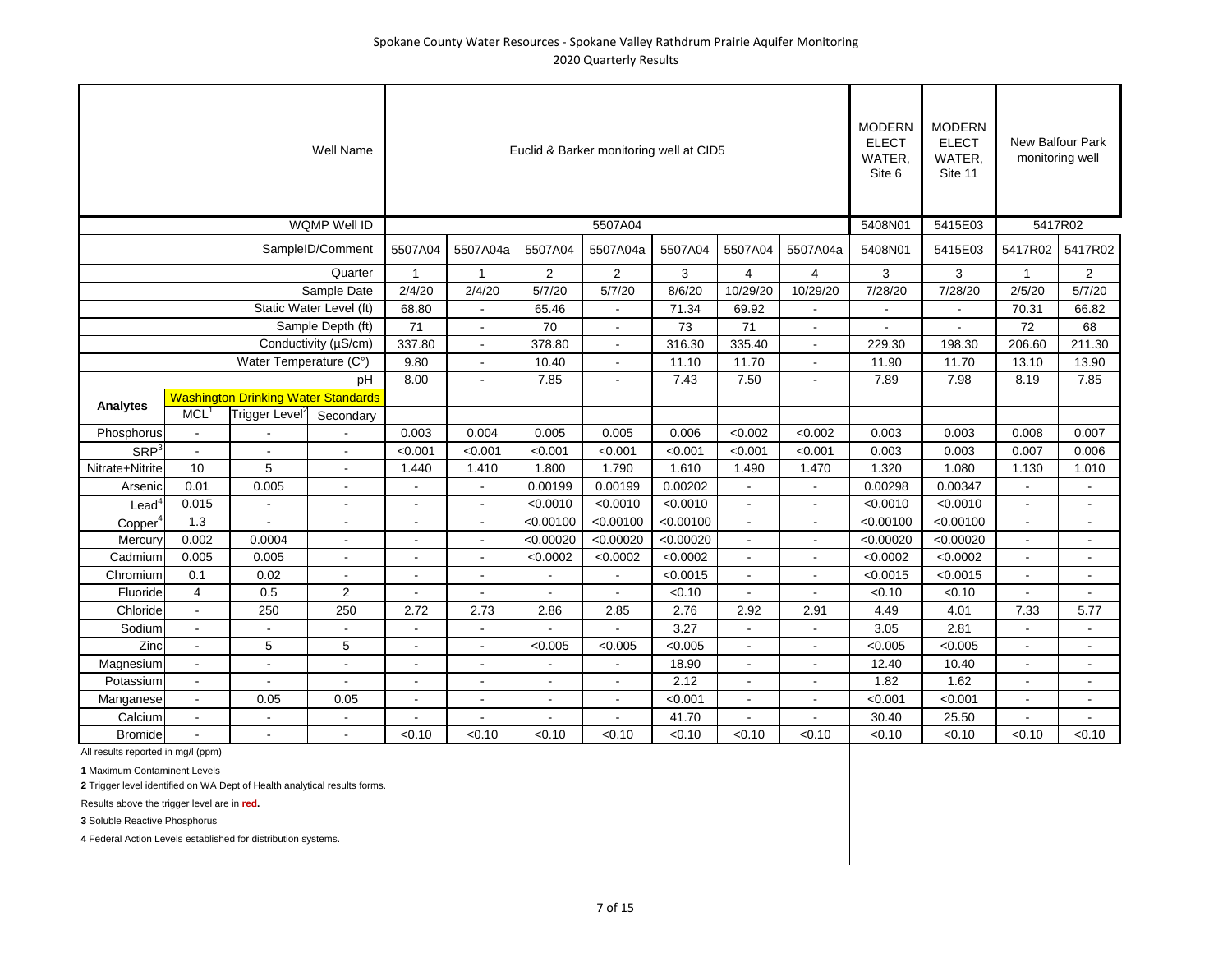|                          |                  |                                            | Well Name                | New Balfour Park<br>monitoring well |                | Holy Cross,<br>Rhoades &<br>Washington<br>monitoring<br>well | Franklin<br>Park, City<br>monitoring<br>well |                          |                | East Valley High School monitoring well |                          |              | ORCHARD AVE IRRIG DIST, Site |                          |
|--------------------------|------------------|--------------------------------------------|--------------------------|-------------------------------------|----------------|--------------------------------------------------------------|----------------------------------------------|--------------------------|----------------|-----------------------------------------|--------------------------|--------------|------------------------------|--------------------------|
|                          |                  |                                            | WQMP Well ID             | 5417R02                             |                | 6330J01                                                      | 6331J01                                      |                          |                | 6436N01                                 |                          |              | 5312H01                      |                          |
|                          |                  |                                            | SampleID/Comment         | 5417R02                             | 5417R02        | 6330J01                                                      | 6331J01                                      | 6436N01                  | 6436N01        | 6436N01                                 | 6436N01                  | 5312H01      | 5312H01                      | 5312H01                  |
|                          |                  |                                            | Quarter                  | 3                                   | $\overline{4}$ | 3                                                            | 3                                            | $\mathbf{1}$             | $\overline{2}$ | 3                                       | $\overline{4}$           | $\mathbf{1}$ | 2                            | 3                        |
|                          |                  |                                            | Sample Date              | 8/7/20                              | 10/29/20       | 8/4/20                                                       | 8/4/20                                       | 2/4/20                   | 5/5/20         | 8/7/20                                  | 10/29/20                 | 1/21/20      | 4/21/20                      | 7/28/20                  |
|                          |                  |                                            | Static Water Level (ft)  | 72.37                               | 72.27          | 210.24                                                       | 206.31                                       | 114.20                   | 110.62         | 117.77                                  | 116.02                   |              |                              | $\overline{\phantom{a}}$ |
|                          |                  |                                            | Sample Depth (ft)        | 74                                  | 74             | 212                                                          | 208.5                                        | 116                      | 112            | 119                                     | 117                      |              |                              |                          |
|                          |                  |                                            | Conductivity (µS/cm)     | 178.70                              | 205.00         | 232.70                                                       | 229.90                                       | 582.40                   | 531.60         | 495.10                                  | 602.10                   | 264.00       | 304.40                       | 292.90                   |
|                          |                  | Water Temperature (C°)                     |                          | 14.70                               | 14.60          | 15.60                                                        | 13.90                                        | 12.90                    | 14.30          | 14.10                                   | 13.80                    | 10.50        | 10.40                        | 10.90                    |
|                          |                  |                                            | pH                       | 7.97                                | 7.50           | 7.86                                                         | 8.02                                         | 7.86                     | 7.35           | 7.33                                    | 7.15                     | 8.17         | 8.06                         | 7.74                     |
|                          |                  | <b>Washington Drinking Water Standards</b> |                          |                                     |                |                                                              |                                              |                          |                |                                         |                          |              |                              |                          |
| Analytes                 | MCL <sup>1</sup> | Trigger Level <sup>2</sup>                 | Secondary                |                                     |                |                                                              |                                              |                          |                |                                         |                          |              |                              |                          |
| Phosphorus               | $\blacksquare$   |                                            |                          | 0.009                               | 0.025          | 0.005                                                        | 0.006                                        | 0.034                    | 0.042          | 0.056                                   | 0.043                    | 0.014        | 0.017                        | 0.013                    |
| <b>SRP</b>               | $\blacksquare$   |                                            | $\sim$                   | 0.007                               | < 0.001        | 0.002                                                        | 0.002                                        | 0.033                    | 0.039          | 0.042                                   | 0.041                    | 0.014        | 0.014                        | 0.011                    |
| Nitrate+Nitrite          | 10               | 5                                          | $\sim$                   | 0.790                               | 0.840          | 1.010                                                        | 0.990                                        | 3.160                    | 4.990          | 4.650                                   | 3.880                    | 1.760        | 2.010                        | 2.240                    |
| Arsenic                  | 0.01             | 0.005                                      | $\sim$                   | 0.00272                             | $\sim$         | 0.00337                                                      | 0.00394                                      |                          |                | 0.00277                                 | $\overline{\phantom{a}}$ |              | 0.00498                      | 0.00490                  |
| $\text{Lead}^{\text{c}}$ | 0.015            |                                            | $\sim$                   | < 0.0010                            | $\blacksquare$ | < 0.0010                                                     | < 0.0010                                     |                          |                | < 0.0010                                | $\sim$                   |              | < 0.0010                     | < 0.0010                 |
| Copper <sup>4</sup>      | 1.3              |                                            | $\sim$                   | < 0.00100                           | $\blacksquare$ | < 0.00100                                                    | < 0.00100                                    | $\sim$                   |                | 0.00120                                 | $\sim$                   |              | < 0.00100                    | < 0.00100                |
| Mercury                  | 0.002            | 0.0004                                     | $\overline{\phantom{a}}$ | < 0.00020                           | $\sim$         | < 0.00020                                                    | < 0.00020                                    |                          |                | < 0.00020                               | $\sim$                   |              | < 0.00020                    | < 0.00020                |
| Cadmium                  | 0.005            | 0.005                                      |                          | < 0.0002                            | $\blacksquare$ | < 0.0002                                                     | < 0.0002                                     |                          |                | < 0.0002                                | $\blacksquare$           |              | < 0.0002                     | < 0.0002                 |
| Chromium                 | 0.1              | 0.02                                       | $\sim$                   | 0.0020                              | $\sim$         | < 0.0015                                                     | 0.0030                                       | $\overline{\phantom{a}}$ |                | 0.0089                                  | $\sim$                   |              |                              | < 0.0015                 |
| Fluoride                 | $\overline{4}$   | 0.5                                        | $\overline{2}$           | < 0.10                              |                | < 0.10                                                       | < 0.10                                       |                          |                | < 0.10                                  |                          |              |                              | < 0.10                   |
| Chloride                 | $\blacksquare$   | 250                                        | 250                      | 5.58                                | 6.54           | 4.76                                                         | 7.61                                         | 28.40                    | 16.90          | 7.18                                    | 28.50                    | 5.29         | 6.63                         | 6.84                     |
| Sodium                   | $\blacksquare$   |                                            |                          | 2.93                                | $\blacksquare$ | 3.65                                                         | 3.26                                         |                          |                | 10.20                                   | $\blacksquare$           |              |                              | 4.68                     |
| Zinc                     | $\blacksquare$   | 5                                          | 5                        | < 0.005                             | $\blacksquare$ | < 0.005                                                      | < 0.005                                      |                          |                | < 0.005                                 | $\blacksquare$           |              | 0.009                        | 0.015                    |
| Magnesium                | $\blacksquare$   | $\blacksquare$                             | $\sim$                   | 8.02                                | $\sim$         | 15.10                                                        | 13.70                                        | $\overline{\phantom{a}}$ |                | 27.70                                   | $\sim$                   |              |                              | 14.10                    |
| Potassium                | $\blacksquare$   |                                            |                          | 1.50                                | $\blacksquare$ | 1.89                                                         | 1.79                                         | $\overline{\phantom{a}}$ |                | 3.98                                    | $\blacksquare$           |              |                              | 2.20                     |
| Manganese                | $\blacksquare$   | 0.05                                       | 0.05                     | 0.002                               | $\sim$         | < 0.001                                                      | 0.002                                        | $\overline{\phantom{a}}$ |                | 0.012                                   | $\sim$                   |              |                              | < 0.001                  |
| Calcium                  | $\blacksquare$   |                                            |                          | 25.60                               |                | 27.60                                                        | 27.90                                        |                          |                | 66.60                                   |                          |              |                              | 40.50                    |
| <b>Bromide</b>           |                  |                                            |                          | < 0.10                              | < 0.10         | < 0.10                                                       | < 0.10                                       | < 0.10                   | < 0.10         | < 0.10                                  | < 0.10                   | < 0.10       | < 0.10                       | < 0.10                   |

All results reported in mg/l (ppm)

**1** Maximum Contaminent Levels

**2** Trigger level identified on WA Dept of Health analytical results forms.

Results above the trigger level are in **red.**

**3** Soluble Reactive Phosphorus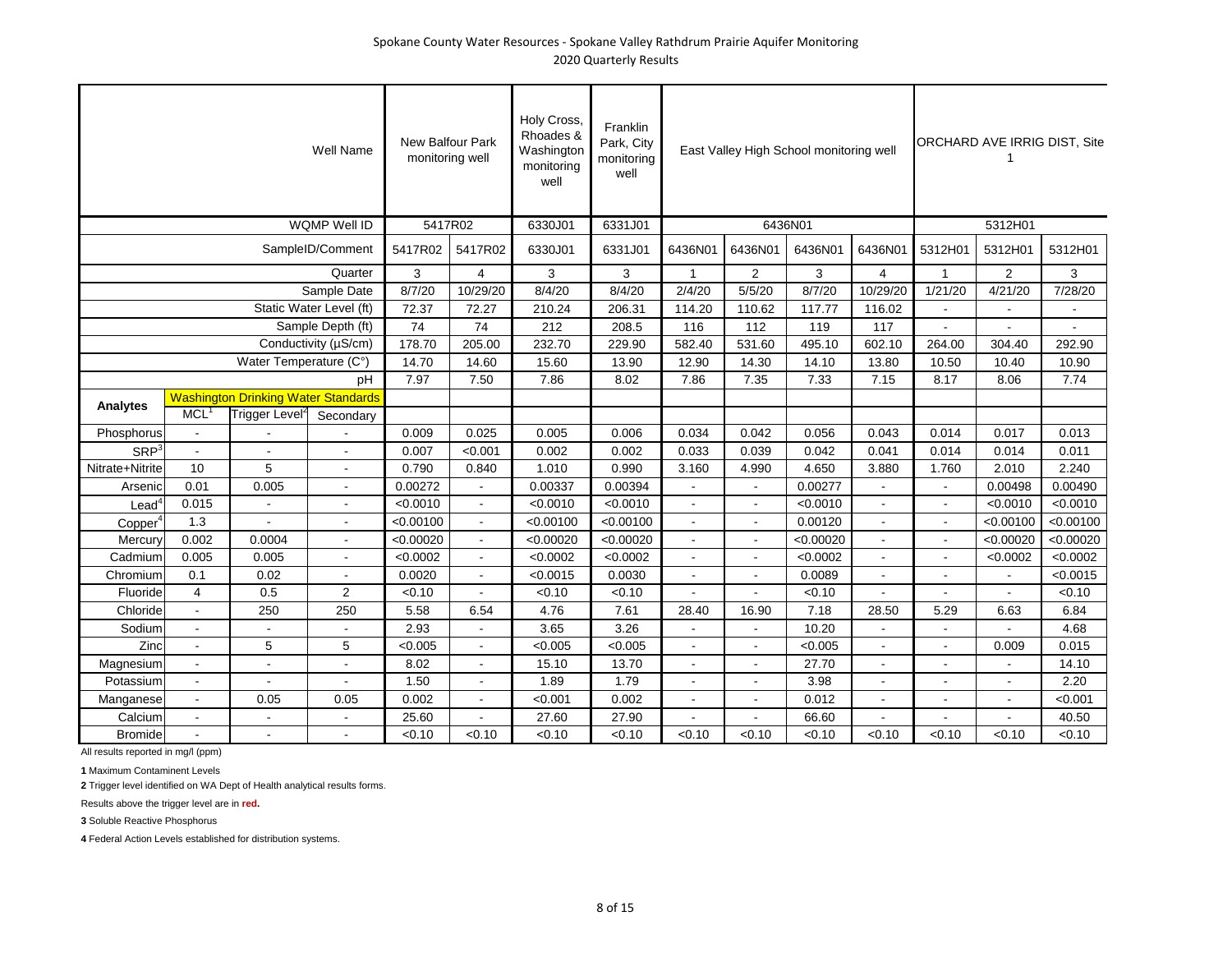|                          |                    |                                            | Well Name                | <b>ORCHARD</b><br><b>AVE IRRIG</b><br>DIST, Site 1 |                          |                          |                | Spokane Co Water Dist #3, Site 2-5, 26th & Vercler |           |                              |                |                          | <b>WHITWORTH</b><br>WATER DIST. #2,<br>Well 2A |
|--------------------------|--------------------|--------------------------------------------|--------------------------|----------------------------------------------------|--------------------------|--------------------------|----------------|----------------------------------------------------|-----------|------------------------------|----------------|--------------------------|------------------------------------------------|
|                          |                    |                                            | WQMP Well ID             | 5312H01                                            |                          |                          |                |                                                    | 5427L01   |                              |                |                          | 6320D01                                        |
|                          |                    |                                            | SampleID/Comment         | 5312H01                                            | 5427L01                  | 5427L01a                 | 5427L01        | 5427L01a                                           | 5427L01   | 5427L01a                     | 5427L01        | 5427L01a                 | 6320D01                                        |
|                          |                    |                                            | Quarter                  | $\overline{4}$                                     | $\mathbf{1}$             | $\mathbf{1}$             | $\overline{2}$ | 2                                                  | 3         | 3                            | $\overline{4}$ | $\overline{4}$           | 3                                              |
|                          |                    |                                            | Sample Date              | 10/27/20                                           | 1/21/20                  | 1/21/20                  | 4/21/20        | 4/21/20                                            | 7/28/20   | 7/28/20                      | 10/27/20       | 10/27/20                 | 8/4/20                                         |
|                          |                    |                                            | Static Water Level (ft)  |                                                    |                          |                          |                |                                                    |           |                              |                |                          |                                                |
|                          |                    |                                            | Sample Depth (ft)        | $\overline{a}$                                     |                          | $\blacksquare$           |                | $\blacksquare$                                     |           | $\qquad \qquad \blacksquare$ |                |                          |                                                |
|                          |                    |                                            | Conductivity (µS/cm)     | 269.00                                             | 357.20                   | $\blacksquare$           | 381.6          | $\blacksquare$                                     | 365.40    | $\sim$                       | 376.90         |                          | 253.20                                         |
|                          |                    | Water Temperature (C°)                     |                          | 10.40                                              | 11.5                     | $\blacksquare$           | 12.1           | $\blacksquare$                                     | 12.80     | $\blacksquare$               | 11.60          | $\blacksquare$           | 14.50                                          |
|                          |                    |                                            | pH                       | 7.95                                               | 8.02                     | $\blacksquare$           | 7.94           | $\blacksquare$                                     | 7.70      | $\blacksquare$               | 7.79           |                          | 8.07                                           |
| <b>Analytes</b>          |                    | <b>Washington Drinking Water Standards</b> |                          |                                                    |                          |                          |                |                                                    |           |                              |                |                          |                                                |
|                          | $MCL$ <sup>1</sup> | Trigger Level <sup>2</sup>                 | Secondary                |                                                    |                          |                          |                |                                                    |           |                              |                |                          |                                                |
| Phosphorus               | $\blacksquare$     |                                            |                          | 0.012                                              | 0.007                    | 0.007                    | 0.008          | 0.007                                              | 0.007     | 0.006                        | 0.005          | 0.005                    | 0.004                                          |
| SRP <sup>3</sup>         | $\blacksquare$     |                                            | $\blacksquare$           | 0.011                                              | 0.006                    | 0.005                    | 0.005          | 0.005                                              | 0.004     | 0.004                        | 0.004          | 0.004                    | 0.001                                          |
| Nitrate+Nitrite          | 10                 | 5                                          | $\blacksquare$           | 1.400                                              | 2.440                    | 2.460                    | 2.360          | 2.340                                              | 2.430     | 2.480                        | 2.150          | 2.150                    | 1.570                                          |
| Arsenic                  | 0.01               | 0.005                                      | $\sim$                   | $\blacksquare$                                     |                          | $\overline{\phantom{a}}$ |                |                                                    | 0.00414   | 0.00412                      | $\blacksquare$ |                          | 0.00313                                        |
| $\text{Lead}^{\text{c}}$ | 0.015              | $\blacksquare$                             | $\blacksquare$           | $\blacksquare$                                     | $\blacksquare$           | $\blacksquare$           | $\blacksquare$ | $\blacksquare$                                     | < 0.0010  | < 0.0010                     | $\blacksquare$ |                          | < 0.0010                                       |
| Copper <sup>4</sup>      | 1.3                |                                            | $\blacksquare$           | $\blacksquare$                                     | $\blacksquare$           | $\blacksquare$           | $\blacksquare$ | $\blacksquare$                                     | 0.00220   | 0.00210                      | $\blacksquare$ | $\blacksquare$           | < 0.00100                                      |
| Mercury                  | 0.002              | 0.0004                                     | $\blacksquare$           | $\blacksquare$                                     | $\overline{\phantom{a}}$ | $\sim$                   |                | $\blacksquare$                                     | < 0.00020 | < 0.00020                    | $\blacksquare$ | $\overline{\phantom{a}}$ | < 0.00020                                      |
| Cadmium                  | 0.005              | 0.005                                      | ÷                        | $\overline{\phantom{a}}$                           | $\sim$                   | ÷                        | $\overline{a}$ | ÷                                                  | < 0.0002  | < 0.0002                     | $\blacksquare$ | $\sim$                   | < 0.0002                                       |
| Chromium                 | 0.1                | 0.02                                       | $\overline{\phantom{a}}$ | $\overline{\phantom{a}}$                           | $\sim$                   | $\blacksquare$           | L,             | $\blacksquare$                                     | < 0.0015  | < 0.0015                     | $\blacksquare$ |                          | < 0.0015                                       |
| Fluoride                 | $\overline{4}$     | 0.5                                        | $\overline{2}$           |                                                    |                          |                          |                |                                                    | < 0.10    | < 0.10                       |                |                          | < 0.10                                         |
| Chloride                 | $\Delta$           | 250                                        | 250                      | 5.33                                               | 11.10                    | 11.10                    | 10.80          | 10.20                                              | 11.10     | 10.70                        | 11.40          | 11.40                    | 8.19                                           |
| Sodium                   | $\sim$             | $\blacksquare$                             |                          | $\overline{\phantom{a}}$                           |                          | $\blacksquare$           |                |                                                    | 6.93      | 7.00                         | $\blacksquare$ |                          | 3.85                                           |
| Zinc                     | $\sim$             | 5                                          | 5                        | $\overline{a}$                                     | ×.                       | $\blacksquare$           | $\overline{a}$ | ÷.                                                 | < 0.005   | < 0.005                      | $\overline{a}$ |                          | < 0.005                                        |
| Magnesium                | $\sim$             | $\blacksquare$                             | $\overline{\phantom{a}}$ | $\overline{\phantom{a}}$                           |                          | $\blacksquare$           | $\overline{a}$ | $\overline{\phantom{a}}$                           | 17.90     | 18.00                        | $\blacksquare$ |                          | 16.40                                          |
| Potassium                | ÷.                 | ÷.                                         | $\overline{a}$           | $\overline{a}$                                     | $\sim$                   | ÷                        | $\overline{a}$ | ÷                                                  | 2.75      | 2.78                         | $\overline{a}$ | $\sim$                   | 1.99                                           |
| Manganese                | $\sim$             | 0.05                                       | 0.05                     | $\overline{a}$                                     |                          | $\blacksquare$           | $\overline{a}$ | $\overline{\phantom{a}}$                           | < 0.001   | < 0.001                      | $\overline{a}$ |                          | < 0.001                                        |
| Calcium                  | $\sim$             |                                            |                          |                                                    |                          |                          |                |                                                    | 50.20     | 50.60                        |                |                          | 30.60                                          |
| <b>Bromide</b>           | $\sim$             | $\blacksquare$                             |                          | < 0.10                                             | < 0.10                   | < 0.10                   | < 0.10         | < 0.10                                             | < 0.10    | < 0.10                       | < 0.10         | < 0.10                   | < 0.10                                         |

**1** Maximum Contaminent Levels

**2** Trigger level identified on WA Dept of Health analytical results forms.

Results above the trigger level are in **red.**

**3** Soluble Reactive Phosphorus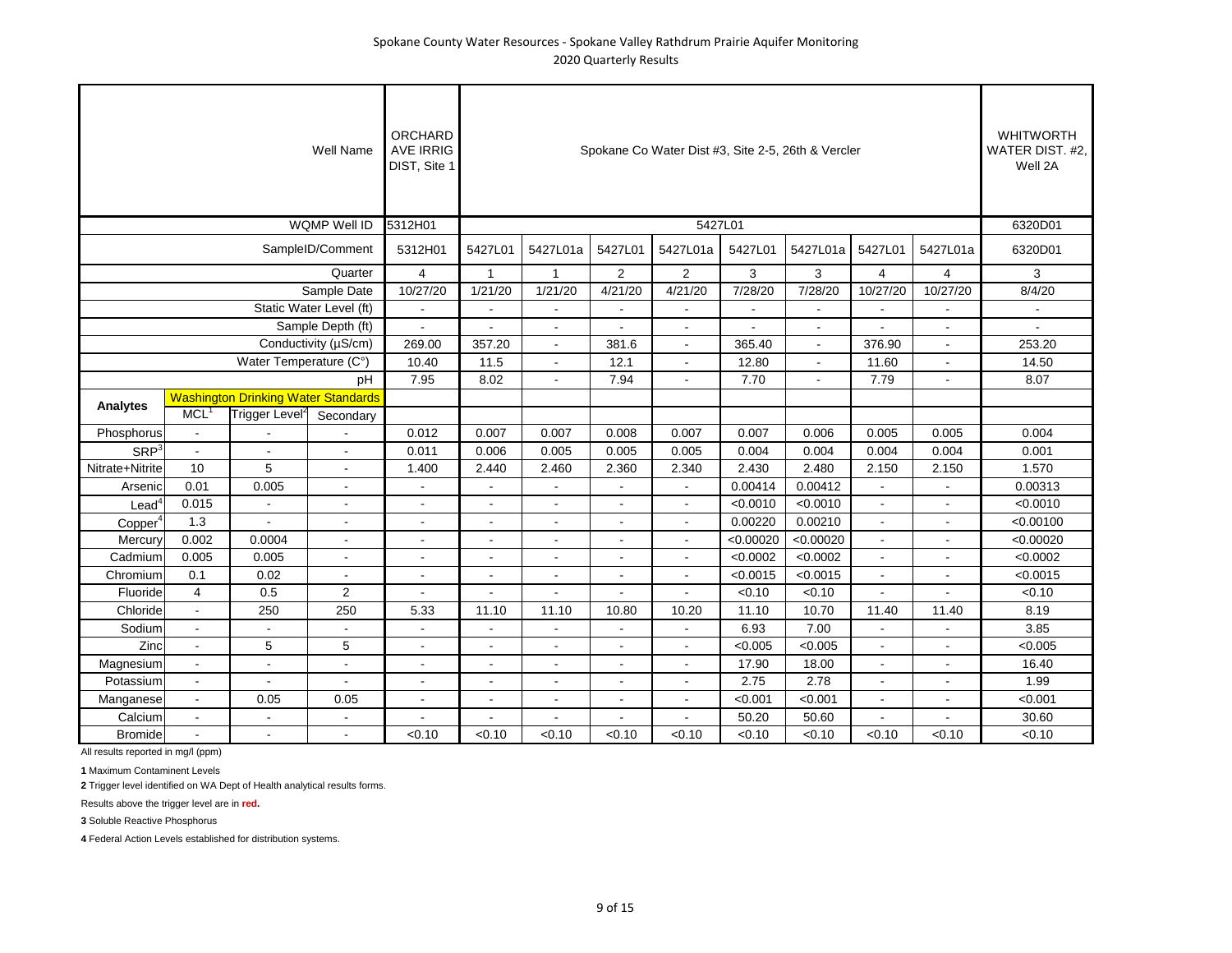|                     |                  |                                            | Well Name               |                          |         |           | Fire Station Houston & Regal, No. Spokane WD |                          | <b>NORTH SPOKANE</b><br>IRRIG. DIST. #4.<br>Site 4 |              |                          | Idaho Road - East Farms monitoring well at<br>CID <sub>11</sub> |                          |
|---------------------|------------------|--------------------------------------------|-------------------------|--------------------------|---------|-----------|----------------------------------------------|--------------------------|----------------------------------------------------|--------------|--------------------------|-----------------------------------------------------------------|--------------------------|
|                     |                  |                                            | WQMP Well ID            |                          |         | 6327N04   |                                              |                          | 6328H01                                            |              |                          | 6631M07                                                         |                          |
|                     |                  |                                            | SampleID/Comment        | 6327N04                  | 6327N04 | 6327N04   | 6327N04a                                     | 6327N04                  | 6328H01                                            | 6631M07      | 6631M07                  | 6631M07                                                         | 6331M07                  |
|                     |                  |                                            | Quarter                 | $\mathbf{1}$             | 2       | 3         | 3                                            | $\overline{4}$           | 3                                                  | $\mathbf{1}$ | $\overline{2}$           | 3                                                               | 4                        |
|                     |                  |                                            | Sample Date             | 2/5/20                   | 5/5/20  | 8/4/20    | 8/4/20                                       | 10/28/20                 | 8/4/20                                             | 2/4/20       | 5/7/20                   | 8/6/20                                                          | 10/29/20                 |
|                     |                  |                                            | Static Water Level (ft) | 188.72                   | 186.32  | 187.52    | $\overline{a}$                               | 189.63                   | $\mathbf{r}$                                       | 114.49       | 112.72                   | 115.55                                                          | 114.44                   |
|                     |                  |                                            | Sample Depth (ft)       | 190                      | 187     | 189       |                                              | 191                      |                                                    | 116          | 114                      | 117                                                             | 116                      |
|                     |                  |                                            | Conductivity (µS/cm)    | 370.1                    | 407.60  | 443.10    | $\Delta$                                     | 440.00                   | 197.70                                             | 264.40       | 297.50                   | 250.80                                                          | 260.60                   |
|                     |                  | Water Temperature (C°)                     |                         | 12.7                     | 13.20   | 14.80     | $\Delta$                                     | 12.10                    | 12.00                                              | 13.90        | 14.10                    | 15.00                                                           | 14.60                    |
|                     |                  |                                            | pH                      | 7.87                     | 7.31    | 7.75      |                                              | 7.55                     | 7.94                                               | 8.18         | 8.23                     | 8.08                                                            | 7.83                     |
|                     |                  | <b>Washington Drinking Water Standards</b> |                         |                          |         |           |                                              |                          |                                                    |              |                          |                                                                 |                          |
| <b>Analytes</b>     | MCL <sup>1</sup> | Trigger Level <sup>2</sup>                 | Secondary               |                          |         |           |                                              |                          |                                                    |              |                          |                                                                 |                          |
| Phosphorus          |                  |                                            |                         | 0.005                    | 0.003   | 0.003     | 0.004                                        | < 0.002                  | 0.005                                              | 0.005        | 0.005                    | 0.004                                                           | 0.004                    |
| SRP <sup>3</sup>    |                  |                                            |                         | 0.002                    | 0.002   | 0.002     | 0.002                                        | 0.001                    | 0.003                                              | 0.003        | 0.003                    | 0.003                                                           | 0.004                    |
| Nitrate+Nitrite     | 10               | 5                                          |                         | 2.880                    | 2.860   | 3.860     | 3.640                                        | 3.790                    | 0.940                                              | 1.360        | 1.740                    | 1.700                                                           | 1.480                    |
| Arsenic             | 0.01             | 0.005                                      |                         |                          |         | 0.00156   | 0.00150                                      |                          | 0.00292                                            |              |                          | 0.00499                                                         |                          |
| $\textsf{lead}^4$   | 0.015            |                                            |                         |                          |         | < 0.0010  | < 0.0010                                     |                          | < 0.0010                                           |              |                          | < 0.0010                                                        | $\overline{\phantom{a}}$ |
| Copper <sup>4</sup> | 1.3              |                                            |                         |                          |         | < 0.00100 | < 0.00100                                    |                          | 0.00140                                            |              |                          | < 0.00100                                                       | $\blacksquare$           |
| Mercury             | 0.002            | 0.0004                                     |                         |                          |         | < 0.00020 | < 0.00020                                    |                          | < 0.00020                                          |              |                          | < 0.00020                                                       | $\blacksquare$           |
| Cadmium             | 0.005            | 0.005                                      |                         | $\overline{\phantom{a}}$ |         | < 0.0002  | < 0.0002                                     | $\overline{\phantom{a}}$ | < 0.0002                                           |              | $\blacksquare$           | < 0.0002                                                        | $\blacksquare$           |
| Chromium            | 0.1              | 0.02                                       |                         | $\overline{\phantom{a}}$ |         | < 0.0015  | < 0.0015                                     | $\overline{\phantom{a}}$ | < 0.0015                                           |              | $\overline{\phantom{a}}$ | < 0.0015                                                        | $\blacksquare$           |
| Fluoride            | $\overline{4}$   | 0.5                                        | $\overline{2}$          |                          |         | < 0.10    | < 0.10                                       |                          | 0.12                                               |              |                          | < 0.10                                                          | $\overline{a}$           |
| Chloride            | $\blacksquare$   | 250                                        | 250                     | 11.40                    | 9.86    | 22.20     | 22.30                                        | 19.50                    | 3.73                                               | 5.52         | 5.44                     | 5.37                                                            | 5.63                     |
| Sodium              | $\blacksquare$   |                                            |                         |                          |         | 13.80     | 13.60                                        |                          | 3.61                                               |              |                          | 3.18                                                            |                          |
| Zinc                | $\blacksquare$   | 5                                          | 5                       |                          |         | < 0.005   | < 0.005                                      |                          | < 0.005                                            |              |                          | < 0.005                                                         | $\overline{a}$           |
| Magnesium           |                  | $\blacksquare$                             |                         | $\sim$                   | ÷       | 30.90     | 30.40                                        |                          | 10.60                                              |              |                          | 14.10                                                           | ÷                        |
| Potassium           | $\overline{a}$   |                                            |                         |                          |         | 4.25      | 4.18                                         |                          | 1.83                                               |              |                          | 2.13                                                            | ÷                        |
| Manganese           | $\overline{a}$   | 0.05                                       | 0.05                    | $\sim$                   |         | < 0.001   | < 0.001                                      |                          | < 0.001                                            |              |                          | < 0.001                                                         | $\overline{a}$           |
| Calcium             | $\overline{a}$   | $\overline{a}$                             |                         |                          |         | 44.70     | 43.90                                        |                          | 25.80                                              |              |                          | 31.40                                                           |                          |
| <b>Bromide</b>      |                  | $\blacksquare$                             |                         | < 0.10                   | < 0.10  | < 0.10    | 0.11                                         | 0.13                     | < 0.10                                             | < 0.10       | < 0.10                   | < 0.10                                                          | < 0.10                   |

**1** Maximum Contaminent Levels

**2** Trigger level identified on WA Dept of Health analytical results forms.

Results above the trigger level are in **red.**

**3** Soluble Reactive Phosphorus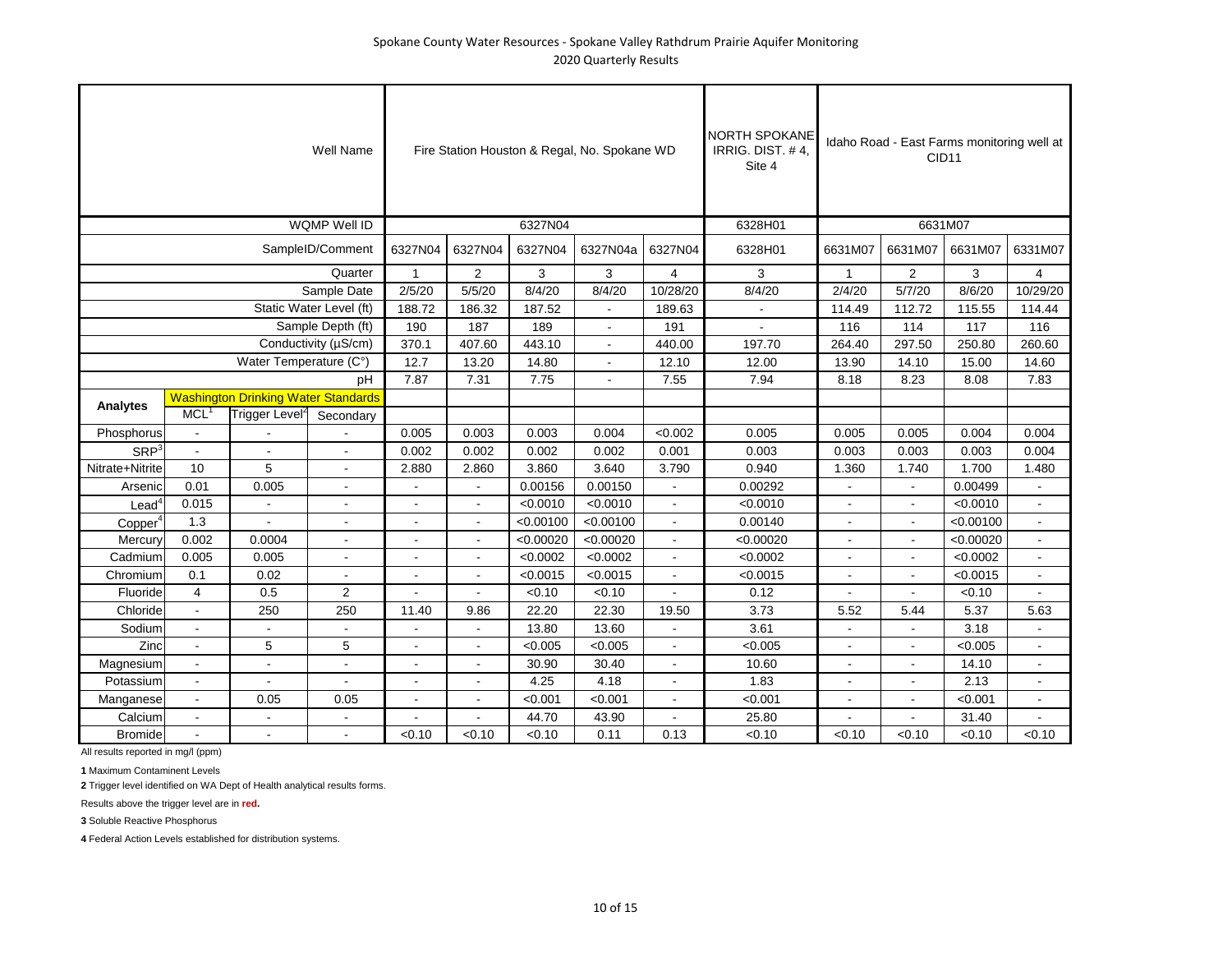|                     |                          |                                            | Well Name               |                |                | Idaho Road 300 ft south of pipeline,<br>monitoring well |                |                |                |           | Idaho Road 1000 ft south of Trent, monitoring well |                |           | Orchard Ave Irrig Dist<br>Site 2 |
|---------------------|--------------------------|--------------------------------------------|-------------------------|----------------|----------------|---------------------------------------------------------|----------------|----------------|----------------|-----------|----------------------------------------------------|----------------|-----------|----------------------------------|
|                     |                          |                                            | WQMP Well ID            |                |                | 6525R01                                                 |                |                |                | 6524R01   |                                                    |                | 5407C01   |                                  |
|                     |                          |                                            | SampleID/Comment        | 6525R01        | 6525R01        | 6525R01                                                 | 6525R01        | 6524R01        | 6524R01        | 6524R01   | 6524R01a                                           | 6524R01        | 5407C01   | 5407C01                          |
|                     |                          |                                            | Quarter                 | $\mathbf{1}$   | $\overline{2}$ | 3                                                       | 4              | $\mathbf{1}$   | $\overline{2}$ | 3         | 3                                                  | $\overline{4}$ | 3         | $\overline{4}$                   |
|                     |                          |                                            | Sample Date             | 2/4/20         | 5/7/20         | 8/6/20                                                  | 10/29/20       | 2/4/20         | 5/7/20         | 8/6/20    | 8/6/20                                             | 10/29/20       | 7/28/20   | 10/27/20                         |
|                     |                          |                                            | Static Water Level (ft) | 103.62         | 102.09         | 104.59                                                  | 103.69         | 125.29         | 124.22         | 126.46    | $\blacksquare$                                     | 125.71         |           | $\blacksquare$                   |
|                     |                          |                                            | Sample Depth (ft)       | 105            | 103            | 106                                                     | 105            | 127            | 125            | 128       |                                                    | 127            |           |                                  |
|                     |                          |                                            | Conductivity (µS/cm)    | 315.30         | 351.60         | 290.9                                                   | 303.9          | 325.2          | 364.50         | 293.60    | $\sim$                                             | 301.40         | 295.70    | 277.70                           |
|                     |                          | Water Temperature (C°)                     |                         | 9.90           | 10.40          | 11.2                                                    | 11.2           | 10.30          | 10.70          | 11.70     |                                                    | 11.20          | 22.30     | 17.00                            |
|                     |                          |                                            | pH                      | 8.09           | 8.02           | 7.86                                                    | 7.64           | 8.01           | 7.85           | 7.86      |                                                    | 7.58           | 7.91      | 8.16                             |
|                     |                          | <b>Washington Drinking Water Standards</b> |                         |                |                |                                                         |                |                |                |           |                                                    |                |           |                                  |
| Analytes            | MCL <sup>1</sup>         | Trigger Level <sup>2</sup>                 | Secondary               |                |                |                                                         |                |                |                |           |                                                    |                |           |                                  |
| Phosphorus          | $\overline{\phantom{a}}$ |                                            |                         | 0.004          | < 0.002        | 0.004                                                   | 0.004          | 0.005          | 0.003          | 0.005     | 0.005                                              | < 0.002        | 0.008     | 0.009                            |
| $SRP^3$             | $\overline{\phantom{a}}$ |                                            |                         | 0.001          | 0.002          | 0.001                                                   | 0.001          | 0.002          | 0.002          | 0.002     | 0.002                                              | 0.002          | 0.006     | 0.007                            |
| Nitrate+Nitrite     | 10                       | 5                                          | ÷.                      | 1.130          | 1.340          | 1.100                                                   | 0.949          | 2.300          | 2.770          | 1.940     | 2.080                                              | 1.930          | 1.620     | 1.450                            |
| Arsenic             | 0.01                     | 0.005                                      | ÷                       |                |                | 0.00221                                                 |                |                |                | 0.00286   | 0.00278                                            |                | 0.00265   | $\sim$                           |
| $\text{Lead}^4$     | 0.015                    |                                            |                         |                |                | < 0.0010                                                |                |                |                | < 0.0010  | < 0.0010                                           |                | < 0.0010  | $\blacksquare$                   |
| Copper <sup>4</sup> | 1.3                      |                                            | ÷.                      | $\overline{a}$ |                | < 0.00100                                               |                | ä,             | ÷.             | < 0.00100 | < 0.00100                                          | $\overline{a}$ | 0.00340   | $\sim$                           |
| Mercury             | 0.002                    | 0.0004                                     |                         |                |                | < 0.00020                                               |                |                | $\sim$         | < 0.00020 | < 0.00020                                          |                | < 0.00020 | $\sim$                           |
| Cadmium             | 0.005                    | 0.005                                      |                         |                |                | < 0.0002                                                |                |                |                | < 0.0002  | < 0.0002                                           |                | < 0.0002  | $\blacksquare$                   |
| Chromium            | 0.1                      | 0.02                                       |                         |                |                | < 0.0015                                                |                |                | ÷.             | < 0.0015  | < 0.0015                                           |                | < 0.0015  | $\blacksquare$                   |
| Fluoride            | $\overline{4}$           | 0.5                                        | 2                       |                |                | < 0.10                                                  |                |                |                | < 0.10    | < 0.10                                             |                | < 0.10    |                                  |
| Chloride            | $\sim$                   | 250                                        | 250                     | 3.11           | 2.90           | 2.16                                                    | 2.38           | 4.67           | 4.66           | 4.01      | 4.02                                               | 4.37           | 7.52      | 5.55                             |
| Sodium              | $\overline{\phantom{a}}$ |                                            |                         |                |                | 3.22                                                    |                |                |                | 3.73      | 3.61                                               |                | 4.94      | $\blacksquare$                   |
| Zinc                | ÷                        | 5                                          | 5                       | $\overline{a}$ |                | < 0.005                                                 |                |                |                | < 0.005   | < 0.005                                            |                | 0.008     | $\sim$                           |
| Magnesium           | $\overline{a}$           | $\overline{a}$                             | L.                      | ÷.             |                | 18.10                                                   |                | $\overline{a}$ |                | 16.60     | 16.00                                              |                | 14.80     | $\blacksquare$                   |
| Potassium           | $\overline{a}$           |                                            |                         | ÷.             |                | 1.96                                                    |                |                |                | 2.21      | 2.15                                               |                | 2.21      | $\sim$                           |
| Manganese           | $\overline{a}$           | 0.05                                       | 0.05                    | $\overline{a}$ | $\sim$         | < 0.001                                                 | $\overline{a}$ | $\overline{a}$ |                | < 0.001   | < 0.001                                            | ÷.             | < 0.001   | $\overline{a}$                   |
| Calcium             | ÷,                       |                                            |                         |                |                | 36.50                                                   |                |                |                | 41.40     | 40.20                                              |                | 39.40     |                                  |
| <b>Bromide</b>      |                          |                                            |                         | < 0.10         | < 0.10         | < 0.10                                                  | < 0.10         | < 0.10         | < 0.10         | < 0.10    | < 0.10                                             | < 0.10         | < 0.10    | < 0.10                           |

**1** Maximum Contaminent Levels

**2** Trigger level identified on WA Dept of Health analytical results forms.

Results above the trigger level are in **red.**

**3** Soluble Reactive Phosphorus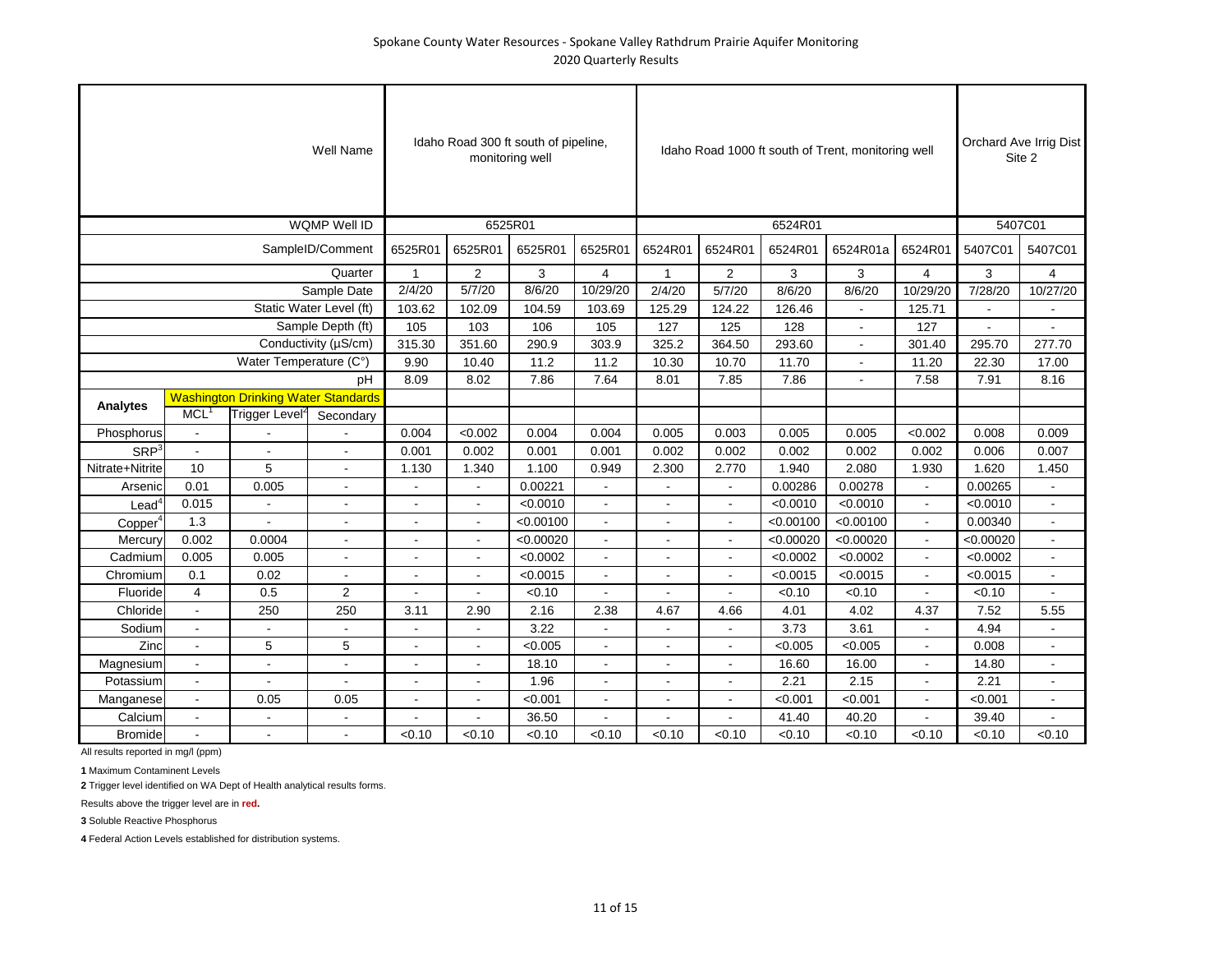|                          |                          |                                            | Well Name               | Mission Well.<br><b>LIBERTY</b><br>LAKE<br><b>SEWER DIST</b> |              |                | PASADENA PARK #2 |                | <b>IRRIG DIST 19.</b><br>Site 2A | CONSOLIDATED CONSOLIDATED<br><b>IRRIG DIST 19.</b><br>Site 11B |              | SPOKANE FISH HATCHERY,<br><b>GRIFFITH SPR</b> |           |
|--------------------------|--------------------------|--------------------------------------------|-------------------------|--------------------------------------------------------------|--------------|----------------|------------------|----------------|----------------------------------|----------------------------------------------------------------|--------------|-----------------------------------------------|-----------|
|                          |                          |                                            | WQMP Well ID            | 5515C01                                                      |              |                | 5405K01          |                | 5518R01                          | 6631M04                                                        |              | 6211J01s                                      |           |
|                          |                          |                                            | SampleID/Comment        | 5515C01                                                      | 5405K01      | 5405K01        | 5405K01          | 5405K01        | 5518R01                          | 6631M04                                                        | 6211J01s     | 6211J01S                                      | 6211J01S  |
|                          |                          |                                            | Quarter                 | 3                                                            | $\mathbf{1}$ | $\overline{2}$ | 3                | $\overline{4}$ | 3                                | 3                                                              | $\mathbf{1}$ | 2                                             | 3         |
|                          |                          |                                            | Sample Date             | 7/28/20                                                      | 1/21/20      | 4/21/20        | 7/28/20          | 10/27/20       | 7/28/20                          | 8/6/20                                                         | 1/21/20      | 4/21/20                                       | 8/4/20    |
|                          |                          |                                            | Static Water Level (ft) |                                                              |              |                |                  |                |                                  |                                                                |              |                                               |           |
|                          |                          | Sample Depth (ft)                          |                         |                                                              |              |                |                  |                |                                  |                                                                |              |                                               |           |
|                          |                          | Water Temperature (C°)                     |                         | 281.00                                                       | 193.40       | 196.50         | 176.80           | 194.40         | 140.60                           | 232.70                                                         | 305.60       | 327.30                                        | 302.90    |
|                          |                          | Conductivity (µS/cm)                       |                         | 12.40                                                        | 11.00        | 10.20          | 10.30            | 11.00          | 14.00                            | 13.10                                                          | 11.10        | 11.30                                         | 12.50     |
|                          |                          | pH                                         |                         | 7.71                                                         | 8.03         | 8.14           | 7.76             | 8.03           | 8.13                             | 7.80                                                           | 8.21         | 8.19                                          | 7.99      |
|                          |                          | <b>Washington Drinking Water Standards</b> |                         |                                                              |              |                |                  |                |                                  |                                                                |              |                                               |           |
| <b>Analytes</b>          | MCL <sup>1</sup>         | Trigger Level <sup>2</sup>                 | Secondary               |                                                              |              |                |                  |                |                                  |                                                                |              |                                               |           |
| Phosphorus               | $\sim$                   |                                            |                         | 0.010                                                        | 0.008        | 0.007          | 0.006            | 0.006          | 0.004                            | 0.005                                                          | 0.006        | 0.006                                         | 0.007     |
| SRP <sup>3</sup>         | $\sim$                   |                                            |                         | 0.008                                                        | 0.007        | 0.007          | 0.005            | 0.004          | < 0.001                          | 0.003                                                          | 0.004        | 0.005                                         | 0.004     |
| Nitrate+Nitrite          | 10                       | 5                                          |                         | 1.480                                                        | 1.840        | 1.320          | 1.300            | 0.874          | 0.680                            | 1.340                                                          | 1.920        | 1.810                                         | 1.760     |
| Arsenic                  | 0.01                     | 0.005                                      | ٠                       | 0.00310                                                      |              |                | 0.00145          |                | 0.00135                          | 0.00541                                                        |              |                                               | 0.00302   |
| $\text{Lead}^{\text{c}}$ | 0.015                    |                                            |                         | < 0.0010                                                     |              |                | < 0.0010         |                | < 0.0010                         | < 0.0010                                                       |              |                                               | < 0.0010  |
| Copper <sup>4</sup>      | 1.3                      |                                            |                         | < 0.00100                                                    |              | $\overline{a}$ | < 0.00100        | $\overline{a}$ | 0.00110                          | 0.00240                                                        |              |                                               | < 0.00100 |
| Mercury                  | 0.002                    | 0.0004                                     |                         | < 0.00020                                                    |              | ÷              | < 0.00020        | $\overline{a}$ | < 0.00020                        | < 0.00020                                                      |              |                                               | < 0.00020 |
| Cadmium                  | 0.005                    | 0.005                                      |                         | < 0.0002                                                     |              | $\blacksquare$ | < 0.0002         |                | < 0.0002                         | < 0.0002                                                       |              |                                               | < 0.0002  |
| Chromium                 | 0.1                      | 0.02                                       |                         | < 0.0015                                                     |              | $\overline{a}$ | < 0.0015         |                | < 0.0015                         | < 0.0015                                                       |              |                                               | < 0.0015  |
| Fluoride                 | $\overline{4}$           | 0.5                                        | $\overline{2}$          | < 0.10                                                       |              |                | < 0.10           |                | < 0.10                           | < 0.10                                                         |              |                                               | < 0.10    |
| Chloride                 | $\sim$                   | 250                                        | 250                     | 6.01                                                         | 5.08         | 4.52           | 4.53             | 3.50           | 5.01                             | 5.12                                                           | 10.50        | 10.90                                         | 11.70     |
| Sodium                   | $\sim$                   |                                            |                         | 5.33                                                         |              |                | 3.75             |                | 2.69                             | 3.03                                                           |              |                                               | 4.88      |
| Zinc                     | ÷.                       | 5                                          | 5                       | < 0.005                                                      |              | ÷              | < 0.005          |                | < 0.005                          | < 0.005                                                        |              |                                               | < 0.005   |
| Magnesium                | $\tilde{\phantom{a}}$    |                                            |                         | 13.10                                                        |              | $\overline{a}$ | 7.54             |                | 5.41                             | 13.00                                                          |              |                                               | 19.50     |
| Potassium                | $\sim$                   |                                            |                         | 2.18                                                         |              |                | 2.04             |                | 1.24                             | 1.98                                                           |              |                                               | 2.42      |
| Manganese                | $\sim$                   | 0.05                                       | 0.05                    | < 0.001                                                      |              | $\overline{a}$ | < 0.001          |                | < 0.001                          | < 0.001                                                        |              |                                               | < 0.001   |
| Calcium                  | $\tilde{\phantom{a}}$    |                                            |                         | 39.00                                                        |              |                | 23.50            |                | 21.00                            | 28.30                                                          |              |                                               | 35.40     |
| <b>Bromide</b>           | $\overline{\phantom{a}}$ |                                            |                         | < 0.10                                                       | < 0.10       | < 0.10         | < 0.10           | < 0.10         | < 0.10                           | < 0.10                                                         | < 0.10       | < 0.10                                        | < 0.10    |

**1** Maximum Contaminent Levels

**2** Trigger level identified on WA Dept of Health analytical results forms.

Results above the trigger level are in **red.**

**3** Soluble Reactive Phosphorus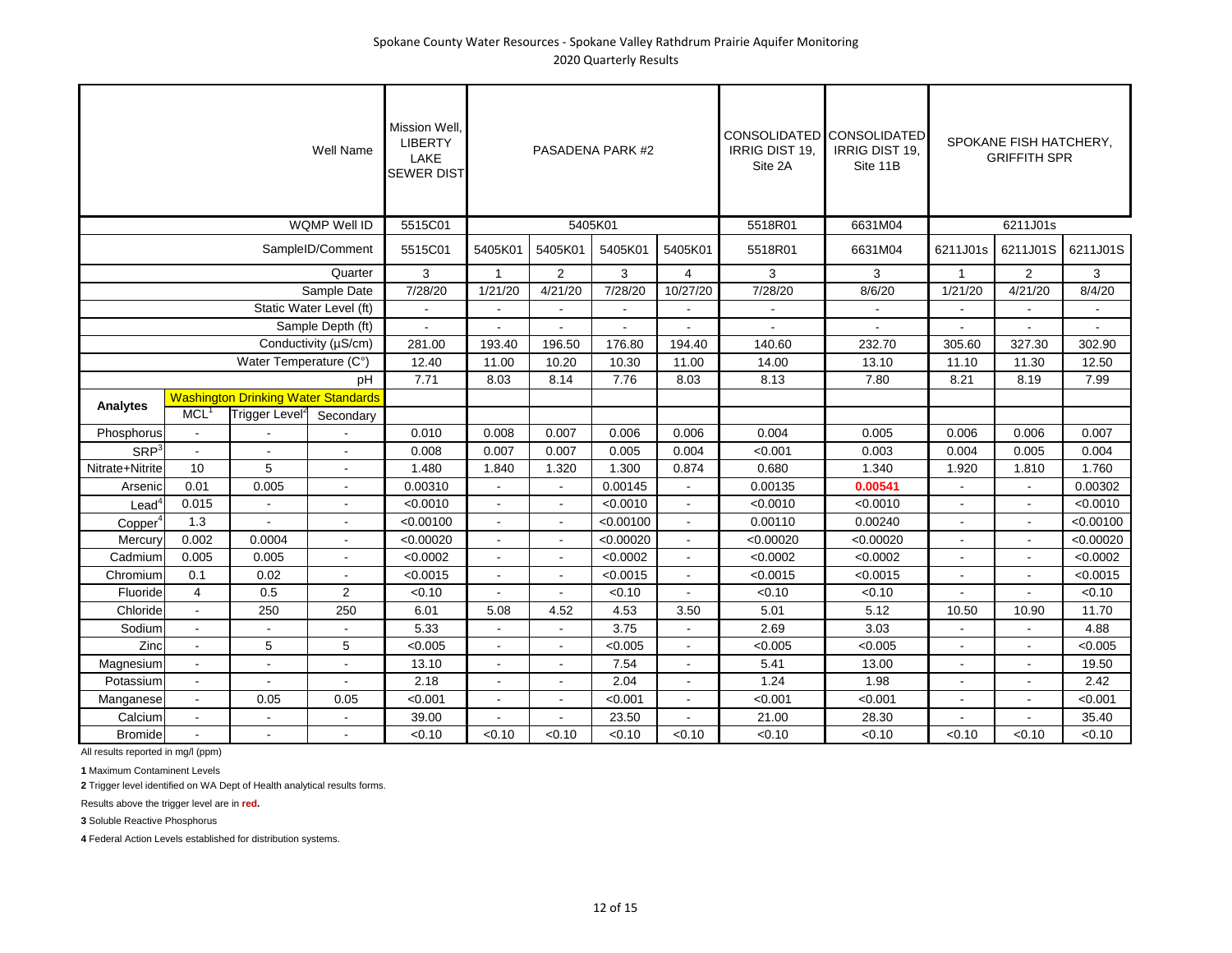| Well Name           |                                            |                            |                         | <b>SPOKANE</b><br><b>FISH</b><br><b>HATCHERY</b><br><b>GRIFFITH</b><br><b>SPR</b> | Spokane Fish<br>Hatchery wel | Sullivan Spring | <b>Three Springs</b> |          |           |                          | Waikiki Springs |                          |           |
|---------------------|--------------------------------------------|----------------------------|-------------------------|-----------------------------------------------------------------------------------|------------------------------|-----------------|----------------------|----------|-----------|--------------------------|-----------------|--------------------------|-----------|
|                     |                                            |                            | WQMP Well ID            | 6211J01s                                                                          | 6211K01                      | 5411R05s        |                      | 5212F01s |           |                          |                 | 6306P01s                 |           |
|                     |                                            |                            | SampleID/Comment        | 6211J01s                                                                          | 6211K01                      | 5411R05S        | 5212F01S             | 5212F01S | 5212F01S  | 5212F01s                 | 6306P01s        | 6306P01s                 | 6306P01s  |
| Quarter             |                                            |                            |                         | $\overline{4}$                                                                    | 3                            | 3               | $\mathbf{1}$         | 2        | 3         | $\overline{4}$           | $\mathbf{1}$    | 2                        | 3         |
|                     |                                            |                            | Sample Date             | 10/27/20                                                                          | 8/4/20                       | 8/7/20          | 2/5/20               | 4/21/20  | 8/3/20    | 10/27/20                 | 1/21/20         | 4/21/20                  | 8/4/20    |
|                     |                                            |                            | Static Water Level (ft) |                                                                                   |                              |                 |                      |          |           |                          |                 |                          |           |
| Sample Depth (ft)   |                                            |                            |                         |                                                                                   |                              |                 |                      |          |           |                          |                 |                          |           |
|                     |                                            |                            | Conductivity (µS/cm)    | 324.90                                                                            | 277.70                       | 211.40          | 319.6                | 301.4    | 285.10    | 333.90                   | 334.00          | 423.90                   | 373.10    |
|                     |                                            | Water Temperature (C°)     |                         | 11.20                                                                             | 13.30                        | 12.60           | 11.3                 | 11.7     | 12.30     | 11.40                    | 10.70           | 10.90                    | 11.10     |
| pH                  |                                            |                            | 7.90                    | 8.05                                                                              | 7.84                         | 8.12            | 8.15                 | 7.95     | 7.96      | 8.08                     | 8.15            | 7.93                     |           |
| Analytes            | <b>Washington Drinking Water Standards</b> |                            |                         |                                                                                   |                              |                 |                      |          |           |                          |                 |                          |           |
|                     | MCL <sup>1</sup>                           | Trigger Level <sup>2</sup> | Secondary               |                                                                                   |                              |                 |                      |          |           |                          |                 |                          |           |
| Phosphorus          | $\sim$                                     |                            |                         | 0.004                                                                             | 0.005                        | 0.005           | 0.006                | 0.006    | 0.009     | 0.004                    | 0.005           | 0.004                    | 0.003     |
| SRP <sup>3</sup>    | $\overline{a}$                             |                            |                         | 0.004                                                                             | 0.004                        | 0.002           | 0.004                | 0.005    | 0.004     | 0.003                    | 0.002           | 0.004                    | 0.002     |
| Nitrate+Nitrite     | 10                                         | 5                          | $\sim$                  | 1.570                                                                             | 1.510                        | 0.850           | 2.450                | 2.010    | 1.860     | 2.430                    | 3.570           | 3.230                    | 3.430     |
| Arsenic             | 0.01                                       | 0.005                      | $\blacksquare$          |                                                                                   | 0.00348                      | 0.00317         |                      |          | 0.00328   |                          |                 |                          | 0.00222   |
| Lead                | 0.015                                      |                            |                         |                                                                                   | < 0.0010                     | < 0.0010        |                      |          | < 0.0010  |                          |                 |                          | < 0.0010  |
| Copper <sup>4</sup> | 1.3                                        |                            | $\sim$                  |                                                                                   | 0.00420                      | < 0.00100       | $\sim$               | ä,       | < 0.00100 | $\overline{\phantom{a}}$ |                 | $\overline{\phantom{a}}$ | < 0.00100 |
| Mercury             | 0.002                                      | 0.0004                     | $\overline{a}$          |                                                                                   | 0.0002                       | < 0.00020       | $\mathbf{r}$         | ÷.       | < 0.00020 | $\overline{a}$           |                 | ÷.                       | < 0.00020 |
| Cadmium             | 0.005                                      | 0.005                      | $\overline{a}$          |                                                                                   | 0.0002                       | < 0.0002        | ÷                    | ÷        | < 0.0002  |                          |                 |                          | < 0.0002  |
| Chromium            | 0.1                                        | 0.02                       |                         |                                                                                   | 0.0015                       | < 0.0015        | ÷                    |          | < 0.0015  |                          |                 |                          | < 0.0015  |
| Fluoride            | $\overline{4}$                             | 0.5                        | $\overline{2}$          |                                                                                   | 0.10                         | < 0.10          |                      |          | < 0.10    |                          |                 |                          | < 0.10    |
| Chloride            | $\overline{a}$                             | 250                        | 250                     | 11.40                                                                             | 9.12                         | 2.87            | 12.90                | 13.10    | 16.00     | 16.60                    | 15.10           | 19.00                    | 16.30     |
| Sodium              | $\overline{a}$                             |                            |                         |                                                                                   | 4.29                         | 2.87            |                      |          | 6.32      |                          |                 |                          | 7.11      |
| Zinc                | ÷,                                         | 5                          | 5                       |                                                                                   | 0.012                        | < 0.005         |                      |          | < 0.005   |                          |                 |                          | < 0.005   |
| Magnesium           | $\overline{a}$                             | ÷.                         | $\overline{a}$          |                                                                                   | 18.10                        | 11.60           | ÷                    |          | 13.30     |                          |                 | ÷.                       | 24.50     |
| Potassium           | $\sim$                                     |                            |                         | $\overline{a}$                                                                    | 2.24                         | 1.77            | ٠                    |          | 2.19      |                          |                 |                          | 2.73      |
| Manganese           | $\overline{a}$                             | 0.05                       | 0.05                    |                                                                                   | < 0.001                      | 0.004           |                      |          | < 0.001   |                          |                 |                          | < 0.001   |
| Calcium             |                                            |                            |                         |                                                                                   | 32.70                        | 26.30           |                      |          | 37.10     |                          |                 |                          | 38.30     |
| <b>Bromide</b>      | $\blacksquare$                             |                            |                         | < 0.10                                                                            | < 0.10                       | < 0.10          | < 0.10               | < 0.10   | < 0.10    | < 0.10                   | < 0.10          | < 0.10                   | < 0.10    |

**1** Maximum Contaminent Levels

**2** Trigger level identified on WA Dept of Health analytical results forms.

Results above the trigger level are in **red.**

**3** Soluble Reactive Phosphorus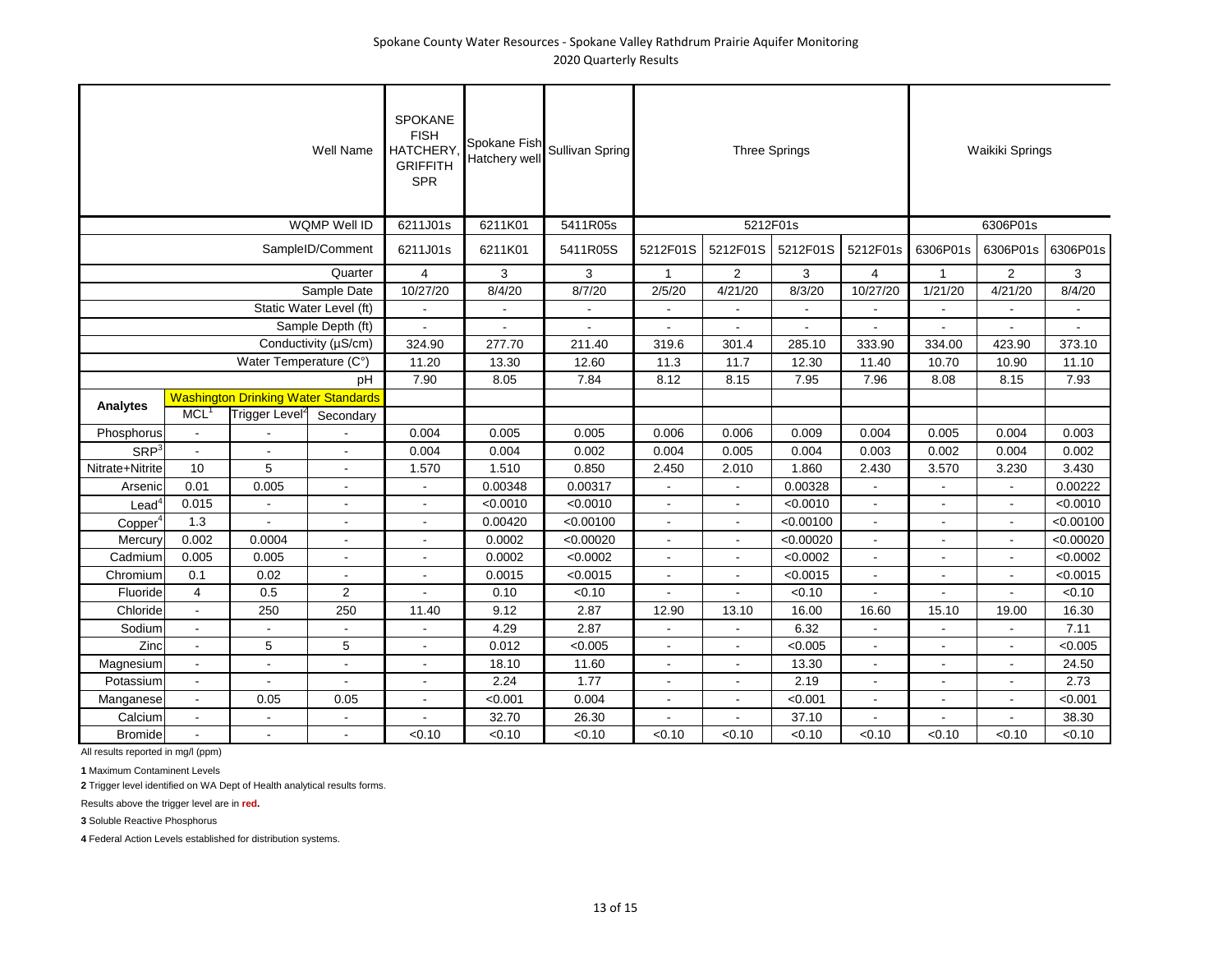|                      |                                            |                            | Well Name                | Waikiki<br>Springs |                | Waikiki Springs-new location | <b>Blank</b> |                          |                |                |                |                |
|----------------------|--------------------------------------------|----------------------------|--------------------------|--------------------|----------------|------------------------------|--------------|--------------------------|----------------|----------------|----------------|----------------|
|                      |                                            |                            | WQMP Well ID             | 6306P01s           |                |                              | <b>Blank</b> |                          |                |                |                |                |
|                      |                                            |                            | SampleID/Comment         | 6306P01s           | 6306P01s2      | 6306P01s2                    | 6306P01s2    | 6306P01s2                | <b>BLANK</b>   | <b>BLANK</b>   | <b>BLANK</b>   | <b>BLANK</b>   |
|                      |                                            |                            | Quarter                  | $\overline{4}$     | $\mathbf{1}$   | $\overline{2}$               | 3            | $\overline{4}$           | $\mathbf{1}$   | $\overline{2}$ | 3              | $\overline{4}$ |
|                      |                                            |                            | Sample Date              | 10/27/20           | 1/21/20        | 4/21/20                      | 8/4/20       | 10/27/20                 | 2/5/20         | 5/7/20         | 8/4/20         | 10/28/20       |
|                      |                                            |                            | Static Water Level (ft)  |                    |                |                              |              |                          |                |                |                |                |
|                      |                                            |                            | Sample Depth (ft)        | $\overline{a}$     |                |                              |              |                          | $\blacksquare$ |                | L.             | $\blacksquare$ |
|                      |                                            |                            | Conductivity (µS/cm)     | 344.70             | 293.50         | 317.90                       | 296.80       | 320.80                   | $\blacksquare$ |                |                |                |
|                      |                                            | Water Temperature (C°)     |                          | 10.70              | 10.30          | 11.00                        | 11.30        | 10.60                    | $\blacksquare$ | $\sim$         | $\blacksquare$ | $\sim$         |
|                      |                                            |                            | pH                       | 7.95               | 8.31           | 8.29                         | 8.08         | 7.95                     | $\blacksquare$ |                |                |                |
| Analytes             | <b>Washington Drinking Water Standards</b> |                            |                          |                    |                |                              |              |                          |                |                |                |                |
|                      | MCL <sup>1</sup>                           | Trigger Level <sup>2</sup> | Secondary                |                    |                |                              |              |                          |                |                |                |                |
| Phosphorus           | $\blacksquare$                             |                            |                          | 0.003              | 0.005          | 0.006                        | 0.003        | 0.003                    | < 0.002        | < 0.002        | < 0.002        | < 0.002        |
| SRP <sup>3</sup>     |                                            |                            | $\overline{a}$           | 0.002              | 0.002          | 0.006                        | 0.002        | < 0.001                  | < 0.001        | < 0.001        | < 0.001        | < 0.001        |
| Nitrate+Nitrite      | 10                                         | 5                          | $\overline{a}$           | 3.220              | 2.120          | 2.080                        | 2.180        | 2.050                    | < 0.05         | < 0.05         | < 0.05         | < 0.05         |
| Arsenic              | 0.01                                       | 0.005                      | $\overline{\phantom{a}}$ |                    |                |                              | 0.00254      |                          |                | < 0.00100      | < 0.00100      | $\blacksquare$ |
| $L$ ead <sup>4</sup> | 0.015                                      |                            | $\blacksquare$           |                    | $\blacksquare$ |                              | < 0.0010     | $\blacksquare$           |                | < 0.0010       | < 0.0010       | $\blacksquare$ |
| Copper <sup>4</sup>  | 1.3                                        |                            | $\blacksquare$           | $\blacksquare$     | $\blacksquare$ | $\blacksquare$               | < 0.00100    | $\overline{\phantom{a}}$ | $\blacksquare$ | < 0.00100      | < 0.00100      | $\blacksquare$ |
| Mercury              | 0.002                                      | 0.0004                     | $\blacksquare$           | $\blacksquare$     | $\frac{1}{2}$  | $\blacksquare$               | < 0.00020    | $\blacksquare$           | $\blacksquare$ | < 0.00020      | < 0.00020      | $\blacksquare$ |
| Cadmium              | 0.005                                      | 0.005                      | $\blacksquare$           | $\blacksquare$     | $\blacksquare$ | $\blacksquare$               | < 0.0002     | $\blacksquare$           | $\blacksquare$ | < 0.0002       | < 0.0002       | $\blacksquare$ |
| Chromium             | 0.1                                        | 0.02                       |                          | $\blacksquare$     | $\blacksquare$ | $\blacksquare$               | < 0.0015     | $\blacksquare$           | $\blacksquare$ |                | < 0.0015       | $\blacksquare$ |
| Fluoride             | $\overline{4}$                             | 0.5                        | 2                        | $\overline{a}$     |                |                              | < 0.10       |                          |                |                | < 0.10         |                |
| Chloride             | $\overline{\phantom{a}}$                   | 250                        | 250                      | 17.40              | 7.66           | 9.54                         | 9.23         | 9.23                     | <0.2           | < 0.2          | <0.2           | < 0.2          |
| Sodium               | $\sim$                                     |                            |                          |                    | $\blacksquare$ | $\blacksquare$               | 4.77         | $\overline{a}$           | $\blacksquare$ |                | 0.50           | $\blacksquare$ |
| Zinc                 | $\sim$                                     | 5                          | 5                        | $\overline{a}$     | $\overline{a}$ | $\overline{a}$               | < 0.005      | $\overline{a}$           | ä,             | < 0.005        | < 0.005        | $\blacksquare$ |
| Magnesium            | $\sim$                                     | $\overline{a}$             | $\overline{a}$           | $\overline{a}$     | $\blacksquare$ | ÷                            | 20.60        | $\overline{a}$           | $\overline{a}$ |                | < 0.5          | $\blacksquare$ |
| Potassium            | $\overline{a}$                             |                            |                          | $\overline{a}$     | ٠              |                              | 2.47         | ٠                        | $\overline{a}$ |                | < 0.5          | ÷              |
| Manganese            | $\overline{\phantom{a}}$                   | 0.05                       | 0.05                     | $\sim$             | $\overline{a}$ | $\blacksquare$               | 0.002        | $\overline{a}$           | L,             |                | < 0.001        | $\blacksquare$ |
| Calcium              | $\overline{a}$                             | $\overline{a}$             |                          |                    |                |                              | 33.70        |                          | L,             |                | < 0.1          | $\blacksquare$ |
| <b>Bromide</b>       |                                            | ä,                         | $\overline{a}$           | < 0.10             | < 0.10         | < 0.10                       | < 0.10       | < 0.10                   |                |                | < 0.1          |                |

**1** Maximum Contaminent Levels

**2** Trigger level identified on WA Dept of Health analytical results forms.

Results above the trigger level are in **red.**

**3** Soluble Reactive Phosphorus